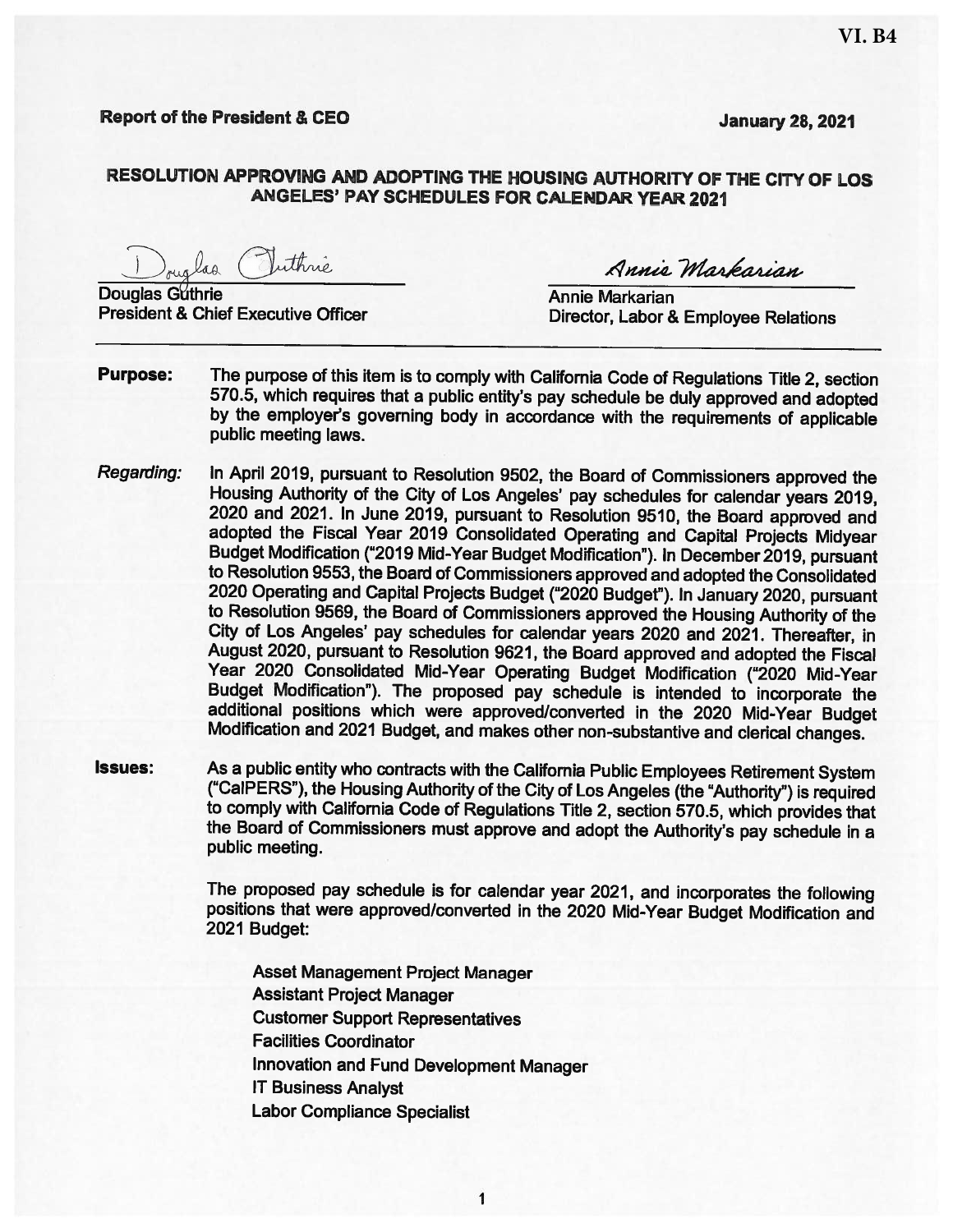**Purchasing Manager Quality Control & Customer Relations Supervisor Section 3 Development Coordinator Strategic Initiatives Project Manager (Grant Based) Strategic Initiatives Senior Project Manager (Grant Based) Workforce Development Life Coach** 

- Vision Plan: Although the approval and adoption of the pay schedule is administrative in nature and required to comply with regulatory requirements, the additional positions are expected to support key agency initiatives set forth in the Vision Plan.
- The Chief Administrative Officer confirms that funding for salaries is set forth in HACLA's **Funding:** 2021 Budget and will be included in the operating budget for subsequent years. Notably, the source of funds is dependent on position and department assignment.

**Environmental Review: Not Applicable** 

**Section 3: Not Applicable** 

## **Attachments:**

- 1. Proposed Pay Schedule 2021
- 2. Resolution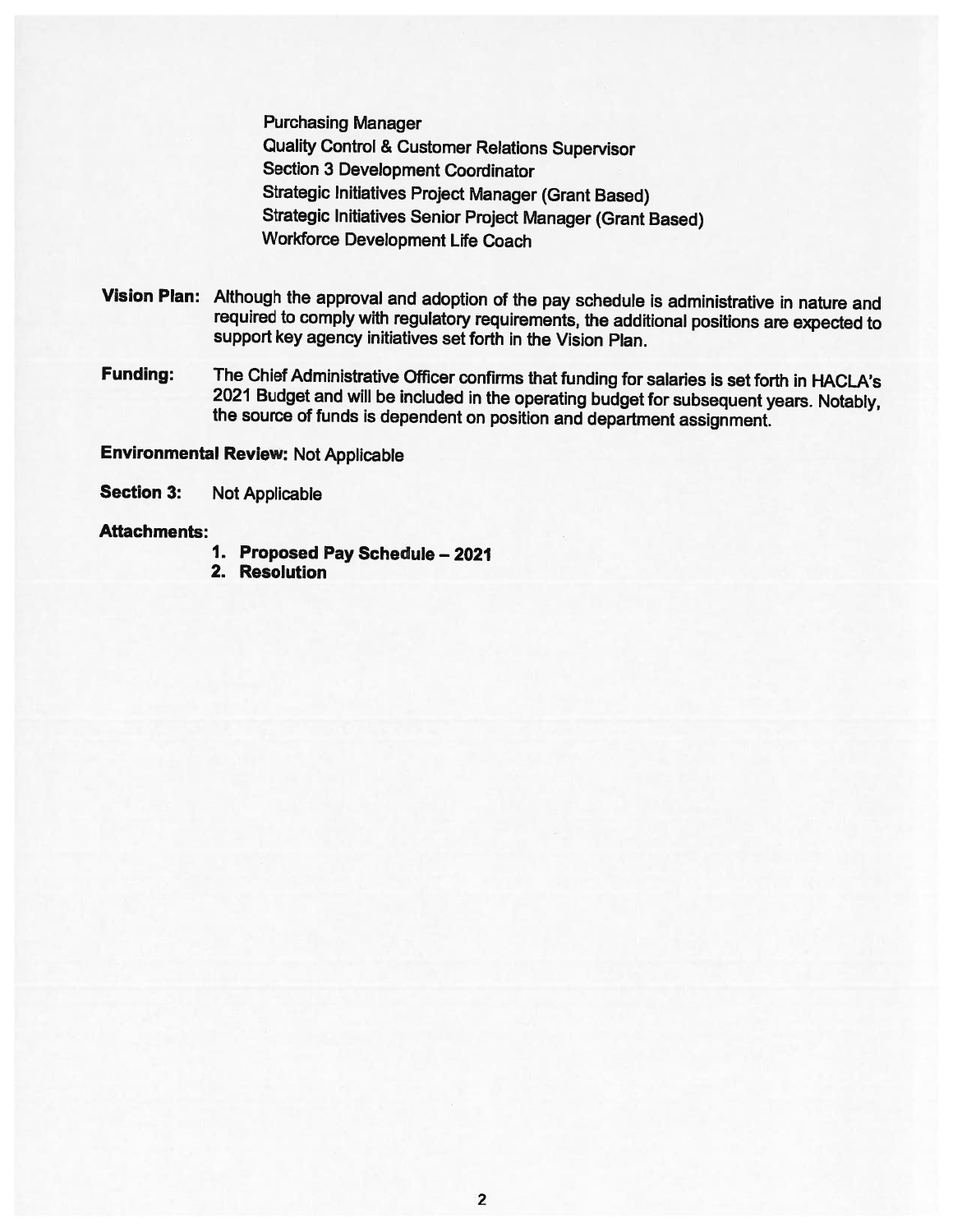|                            | 4/1/2021                      | 4/1/2021            |
|----------------------------|-------------------------------|---------------------|
|                            | Minimum Annual Maximum Annual |                     |
| <b>Contract Employment</b> | <b>Salary Range</b>           | <b>Salary Range</b> |
| President and CEO          | 287,428.59 \$                 | 323.167.00          |

|                                                                     | 4/1/2021                          | 4/1/2021                                  | 4/1/2021                   |                         | 4/1/2021                             |                            | 4/1/2021                      |                           | 4/1/2021                     |                           | 4/1/2021                    |                             | 4/1/202:               |                           | 4/1/2021               |                            | 4/1/2021       |                          |
|---------------------------------------------------------------------|-----------------------------------|-------------------------------------------|----------------------------|-------------------------|--------------------------------------|----------------------------|-------------------------------|---------------------------|------------------------------|---------------------------|-----------------------------|-----------------------------|------------------------|---------------------------|------------------------|----------------------------|----------------|--------------------------|
|                                                                     | <i>A</i> inimum Ann               | ıximum Annı                               | Step 1                     | 4/1/2021                | Step 2                               | 4/1/2021                   | Step <sub>3</sub>             | 4/1/2021                  | Step 4                       | 4/1/2021                  | Step 5                      | 4/1/2021                    | Step <sub>6</sub>      | 4/1/2021                  | Step 7                 | 4/1/2021                   | Step 8         | 4/1/2021                 |
| Non Represented / At Will                                           | <b>Salary Range</b>               | <b>Salary Range</b>                       | <b>Hourly</b>              | <b>Step 1 Annual</b>    | <b>Hourly</b>                        | <b>Step 2 Annual</b>       | <b>Hourly</b>                 | <b>Step 3 Annual</b>      | Hourly                       | <b>Step 4 Annual</b>      | <b>Hourly</b>               | <b>Step 5 Annual</b>        | <b>Hourly</b>          | <b>Step 6 Annual</b>      | Hourly                 | <b>Step 7 Annual</b>       | Hourly         | <b>Step 8 Annual</b>     |
| Administrative Intern I                                             | 33,550.40<br>-S                   |                                           | 16.13                      | 33,550.40               |                                      |                            |                               |                           |                              |                           |                             |                             |                        |                           |                        |                            |                |                          |
| Administrative Intern II                                            | 43,451.20                         |                                           | 20.89                      | 43,451.20               |                                      |                            |                               |                           |                              |                           |                             |                             |                        |                           |                        |                            |                | 94,265.60                |
| <b>Administrative Program Specialis</b><br>Administrative Secretary | l \$<br>76,252.80<br>60,486.40    | 94,265.60<br>74,796.80                    | 36.66<br>-S<br>29.08<br>S  | 76,252.80<br>60,486.40  | 37.79<br><sub>S</sub><br>29.96<br>١s | 78,603.20<br>62,316.80     | 38.95<br>l S<br>30.89         | 81,016.00 \$<br>64,251.20 | 40.16<br>31.85<br>-S         | 83,532.80 \$<br>66,248.00 | 41.41<br>32.84<br>-S        | 86,132.80<br>68,307.20      | 42.68<br>l \$<br>33.86 | 88,774.40 \$<br>70,428.80 | 44.01<br>34.91<br>-S   | 91,540.80<br>72,612.80     | 45.32<br>35.96 | 74,796.80                |
| Administrative Services Manage                                      | l S<br>91,000.00                  | 112,548.80                                | 43.75<br>-S                | 91,000.00               | 45.12<br>l S                         | 93,849.60                  | 46.53<br>l S                  | 96,782.40                 | 47.96<br>l S                 | 99,756.80                 | 49.44                       | 102,835.20                  | 50.95                  | 105,976.00                | 52.53                  | 109,262.40                 | 54.11          | 112,548.80               |
| Asset Manager                                                       | 125,091.20                        | l s<br>154,710.40                         | 60.14                      | 125,091.20              | 62.00<br>l s                         | 128,960.00                 | l s<br>63.94                  | 132,995.20                | 65.90                        | 137,072.00                | 67.95                       | 141,336.00                  | 70.04                  | 145,683.20                | 72.20                  | 150,176.00                 | 74.38          | 154,710.40               |
| Asset Management Project Manager                                    | l \$<br>101,566.40 \$             | 125,632.00 \$                             | 48.83                      | 101,566.40 \$           | 50.34                                | 104,707.20 \$<br>l s       | 51.91                         | 107,972.80 \$             | 53.51                        | 111,300.80 \$             | 55.17                       | 114,753.60 \$               | 56.89                  | 118,331.20 \$             | 58.64                  | 121,971.20                 | 60.40          | 125,632.00               |
| <b>Assistant Building Engineer</b>                                  | 72,009.60                         | 88,545.60                                 | 34.62                      | 72,009.60               | 35.66                                | 74,172.80                  | 36.73                         | 76,398.40                 | 37.83                        | 78,686.40                 | 38.96                       | 81,036.80                   | 40.13                  | 83,470.40                 | 41.33<br>ΙŚ.           | 85,966.40                  | 42.57          | 88,545.60                |
| <b>Assistant Directo</b>                                            | <b>S</b><br>124,196.80            | 153,628.80<br>l s                         | 59.71<br>l s               | 124,196.80 \$           | 61.57                                | <sub>S</sub><br>128,065.60 | l s<br>63.47                  | 132,017.60                | 65.44                        | 136,115.20                | l s<br>67.47                | 140,337.60 \$               | 69.55                  | 144,664.00 \$             | 71.70                  | 149,136.00                 | 73.86          | 153,628.80               |
| Assistant Finance Manage                                            | ¢<br>108,201.60                   | 133,806.40<br>١s                          | 52.02<br>-S                | 108,201.60              | 53.63<br>١s                          | 111,550.40<br>١s           | 55.28<br>١s                   | 114,982.40                | 56.99<br>I S                 | 118,539.20 \$             | 58.75                       | 122,200.00 \$               | 60.56                  | 125,964.80                | 62.45<br>ΙŚ.           | 129,896.00                 | 64.33          | 133,806.40               |
| <b>Assistant Finance Officer</b>                                    | 134,451.20<br>s.                  | 166,275.20<br>l S                         | 64.64<br>-S                | 134,451.20              | 66.64<br>l s                         | 138,611.20                 | 68.71<br>l s                  | 142,916.80                | 70.85<br>l S                 | 147,368.00                | 73.02<br>l s                | 151,881.60                  | 75.29                  | 156,603.20                | 77.61                  | 161,428.80                 | 79.94          | 166,275.20               |
| Assistant Project Manager                                           | 81,265.60                         | 99,944.00                                 | -S<br>39.07                | 81,265.60               | ١s<br>40.24                          | 83,699.20                  | -S<br>41.45                   | 86,216.00                 | 42.69                        | 88,795.20                 | 43.97                       | 91,457.60                   | 45.29                  | 94,203.20                 | 46.65                  | 97,032.00                  | 48.05          | 99,944.00                |
| <b>Bond Program Manager</b>                                         | l \$<br>112,278.40 \$             | 138,819.20                                | l s<br>53.98               | 112,278.40 \$           | $55.65$ \$                           | 115,752.00                 | 57.37<br>l s                  | 119,329.60                | 59.13                        | 122,990.40 \$             | 60.97                       | 126,817.60 \$               | 62.87                  | 130,769.60                | 64.81                  | 134,804.80                 | 66.74          | 138,819.20               |
| <b>Budget Manage</b>                                                | 108,201.60                        | 133,806.40                                | 52.02                      | 108,201.60              | 53.63                                | 111,550.40                 | 55.28                         | 114,982.40                | 56.99                        | 118,539.20                | 58.75                       | 122,200.00                  | 60.56                  | 125,964.80                | 62.45                  | 129,896.00                 | 64.33          | 133,806.40               |
| <b>Building Engineer</b>                                            | -Ś<br>105,414.40                  | 130,312.00<br>s.                          | 50.68<br>S                 | 105,414.40              | -S<br>52.25                          | 108,680.00                 | 53.85<br>-S                   | 112,008.00                | 55.52<br>-S                  | 115,481.60                | 57.25<br>s.                 | 119,080.00                  | 59.02<br>I S.          | 122,761.60                | 60.84<br>-S            | 126,547.20                 | 62.65          | 130,312.00               |
| `anital Grant Administrato                                          | 94.182.40<br>Ŝ.                   | 116.459.20<br>122,262.40                  | 45.2<br>47.58              | 94.182.46               | 46.68<br>l S                         | 97.094.4<br>l S            | 48.1                          | 100.110.40                | 49.62<br>$52.10$ \$          | 103,209.60                | 51.16                       | 106.412.80                  | 52.75<br>55.38         | 109.720.00                | 54.35<br>57.08         | 113,048.00                 | 55.99<br>58.78 | 116,459.20<br>122,262.40 |
| Capital Grants Administrator<br><b>Chief Administrative Officer</b> | 98,966.40<br>229,951.02           | s.<br>١s<br>267,287.1                     |                            | 98,966.40               | 49.03                                | 101,982.40                 | 50.55<br>IS.                  | 105,144.00                |                              | 108,368.00 \$             | $53.70$ \$                  | 111,696.00 \$               |                        | 115,190.40 \$             |                        | 118,726.40                 |                |                          |
| <b>Chief Finance Officer</b>                                        | l s<br>198,047.87                 | l s<br>259,494.74                         |                            |                         |                                      |                            |                               |                           |                              |                           |                             |                             |                        |                           |                        |                            |                |                          |
| <b>Chief Operating Officer</b>                                      | 238,671.60                        | $\hat{\zeta}$<br>283,129.94               |                            |                         |                                      |                            |                               |                           |                              |                           |                             |                             |                        |                           |                        |                            |                |                          |
| <b>Chief Programs Officer</b>                                       | -S<br>229,951.02                  | l \$<br>267,287.15                        |                            |                         |                                      |                            |                               |                           |                              |                           |                             |                             |                        |                           |                        |                            |                |                          |
| Chief Strategic Development Officer                                 | 229,951.02                        | 267,287.15<br>١s                          |                            |                         |                                      |                            |                               |                           |                              |                           |                             |                             |                        |                           |                        |                            |                |                          |
| <b>Community Development Manage</b>                                 | l \$<br>109,137.60                | 134,950.40<br>l S                         | 52.47                      | 109,137.60 \$           | 54.11                                | 112,548.80 \$<br>l s       | 55.77                         | 116,001.60 \$             | $57.50$ \$                   | 119,600.00 \$             | $59.29$ \$                  | 123,323.20 \$               | 61.11                  | 127,108.80 \$<br>I S.     | 62.99                  | 131,019.20                 | 64.88          | 134,950.40               |
| <b>Community Relations Officer</b>                                  | 137,372.34                        | -S<br>175,091.05                          |                            |                         |                                      |                            |                               |                           |                              |                           |                             |                             |                        |                           |                        |                            |                |                          |
| <b>Community Relations Specialist</b>                               | ۱s<br>75,712.00                   | 93.121.60<br>l S                          | 36.40                      | 75,712.00               | 37.50                                | 78,000.00                  | 38.61                         | 80.308.80                 | 39.76                        | 82,700.80                 | 40.98                       | 85,238.40                   | 42.20                  | 87,776.00                 | 43.47                  | 90,417.60                  | 44.77          | 93,121.60                |
| Community Resource Assistant                                        | 55,785.60                         | 68,598.40                                 | 26.82                      | 55,785.60               | 27.62<br>-S                          | 57,449.60                  | 28.44                         | 59,155.20                 | 29.29                        | 60,923.20                 | 30.18                       | 62,774.40                   | 31.09                  | 64,667.20                 | 32.02                  | 66,601.60                  | 32.98          | 68,598.40                |
| <b>Community Resource Specialist</b>                                | l s<br>64,729.60                  | 80,080.00                                 | 31.12<br>S                 | 64,729.60               | -Ś<br>32.09                          | 66,747.20                  | 33.09<br>-S                   | 68,827.20                 | 34.11<br>l S                 | 70,948.80                 | 35.15<br>-S                 | 73,112.00                   | 36.26<br>l S           | 75,420.80                 | 37.38<br>-S            | 77,750.40                  | 38.50          | 80,080.00                |
| Contracts Administrato                                              | 89,564.80                         | 110,760.00<br>.s                          | 43.06<br>-S                | 89,564.80               | 44.37<br>١s                          | 92,289.60                  | 45.76<br>-S                   | 95,180.80                 | 47.18<br>-S                  | 98.134.40                 | 48.65<br>١s                 | 101,192.00                  | 50.15                  | 104,312.00                | 51.70<br>l S           | 107,536.00                 | 53.25          | 110,760.00               |
| <b>Contracts Administration Manage</b>                              | l \$<br>108,201.60                | 133,806.40<br>-S<br><b>s</b><br>163.285.0 | 52.02<br>S                 | 108,201.60              | 53.63<br>١s                          | 111,550.40                 | 55.28<br>١s                   | 114,982.40                | 56.99<br>۱s                  | 118,539.20 \$             | 58.75                       | 122,200.00 \$               | 60.56                  | 125,964.80                | 62.45<br>S.            | 129,896.00                 | 64.33          | 133,806.40               |
| Contracts and Procurement Officer<br>Data Processing Technician     | 130,144.66<br>l s<br>65,457.60 \$ | 80,932.80                                 | 31.47<br>-S                | 65,457.60               | 32.46<br>-S                          | 67,516.80                  | 33.44<br>I S.                 | 69,555.20                 | 34.48<br>l S                 | 71,718.40 \$              | 35.57                       | 73,985.60                   | 36.67                  | 76,273.60                 | 37.79                  | 78,603.20                  | 38.91          | 80,932.80                |
| Deputy Assistant Director                                           | 121,014.40                        | ١s<br>149,676.80                          | 58.18                      | 121,014.40              | ۱s<br>59.99                          | 124,779.20<br>-S           | 61.84                         | 128,627.20                | 63.74<br>١s                  | 132,579.20                | 65.70<br>-S                 | 136,656.00                  | 67.74                  | 140,899.20                | 69.86<br>l S           | 145,308.80                 | 71.96          | 149,676.80               |
| Deputy Director                                                     | -Ś<br>150,619.21                  | <sup>\$</sup><br>177,647.46               |                            |                         |                                      |                            |                               |                           |                              |                           |                             |                             |                        |                           |                        |                            |                |                          |
| Deputy Director of Development Services                             | 165,655.56                        | 225.184.43<br>-S                          |                            |                         |                                      |                            |                               |                           |                              |                           |                             |                             |                        |                           |                        |                            |                |                          |
| <b>Deputy General Counse</b>                                        | S.<br>165,655.56                  | 225,184.43<br>-S                          |                            |                         |                                      |                            |                               |                           |                              |                           |                             |                             |                        |                           |                        |                            |                |                          |
| Development Officer                                                 | 130,144.66                        | 163,285.07                                |                            |                         |                                      |                            |                               |                           |                              |                           |                             |                             |                        |                           |                        |                            |                |                          |
| Development Services Project Manage                                 | l \$<br>101,566.40 \$             | 125,632.00                                | 48.83                      | 101.566.40              | $50.34$ \$<br>l s                    | 104,707.20 \$              | 51.91                         | 107,972.80 \$             | $53.51$ \$                   | 111,300.80 \$             | $55.17$ \$                  | 114,753.60 \$               | 56.89                  | 118.331.20 \$             | 58.64                  | 121.971.20                 | 60.40          | 125.632.00               |
| Director                                                            | 157,660.96                        | 230,003.04                                |                            |                         |                                      |                            |                               |                           |                              |                           |                             |                             |                        |                           |                        |                            |                |                          |
| <b>Executive Assistant</b>                                          | <b>S</b><br>64,646.40             | 79,913.60                                 | 31.08<br>S                 | 64,646.40               | 32.05<br><sup>\$</sup>               | 66,664.00                  | 33.04                         | 68,723.20                 | 34.04<br>l S                 | 70,803.20                 | 35.09                       | 72,987.20                   | 36.18                  | 75,254.40                 | 37.30                  | 77,584.00                  | 38.42          | 79,913.60                |
| <b>Facilities Coordinator</b>                                       | 81.848.00                         | 100.672.00<br>-S                          | 39.35<br>S                 | 81.848.00               | 40.53<br>-S                          | 84.302.40                  | 41.75                         | 86.840.00                 | 43.00<br>١s                  | 89,440.00                 | 44.29<br>s.                 | 92.123.20                   | 45.62                  | 94.889.60                 | 46.99<br>-S            | 97.739.20                  | 48.40          | 100.672.00               |
| acilities Manager<br>acilities Specialist                           | ۱s<br>106,496.00<br>74,048.00     | 131,622.40<br>-S<br>91,020.80<br>١s       | 51.20<br>-S<br>35.60<br>-S | 106,496.00<br>74,048.00 | 52.77<br>l S<br>36.67<br>l s         | 109,761.60<br>76,273.60    | 54.40<br>-S<br>37.76<br>l s   | 113,152.00<br>78,540.80   | 56.08<br>l S<br>38.88<br>l s | 116,646.40<br>80,870.40   | 57.82<br>-S<br>40.05<br>l s | 120,265.60<br>83,304.00     | 59.61<br>l S<br>41.25  | 123,988.80<br>85,800.00   | 61.45<br>42.50         | 127,816.00<br>88,400.00    | 63.28<br>43.76 | 131,622.40<br>91,020.80  |
| <b>Finance Manager</b>                                              | l s<br>112,278.40 \$              | 138,819,20 \$                             | 53.98                      | 112,278.40 \$           | $55.65$ S                            | 115,752.00 \$              | 57.37                         | 119,329.60 \$             | $59.13$ \ \$                 | 122,990.40 \$             | 60.97                       | 126,817.60 \$               | 62.87                  | 130,769.60 \$             | 64.81                  | 134,804.80                 | 66.74          | 138,819.20               |
| inancial Analyst                                                    | 95,472.00                         | 118,081.60<br>-S                          | 45.90                      | 95,472.00               | 47.32<br>۱s                          | 98,425.60<br>۱s            | 48.79<br>I S                  | 101,483.20                | 50.28                        | 104,582.40                | 51.84<br>١s                 | 107,827.20                  | 53.46                  | 111,196.80                | 55.12<br>l S           | 114,649.60                 | 56.77          | 118,081.60               |
| inancial System Support Coord.                                      | l s<br>96.304.00                  | 119,080.00<br>l s                         | 46.30<br>l s               | 96,304.00               | 47.74<br>l s                         | l s<br>99,299.20           | l\$<br>49.20                  | 102,336.00                | 50.73<br>l s                 | 105,518.40 \$             | 52.31                       | 108,804.80                  | 53.92                  | 112,153.60                | 55.59<br>S.            | 115,627.20                 | 57.25          | 119,080.00               |
| Fraud Investigator                                                  | 80.558.40                         | 99,590.40<br>-5                           | 38.73<br>S.                | 80.558.40               | 39.94<br>١s                          | 83,075.20<br>١s            | 41.17<br>- 5                  | 85,633.60                 | 42.45<br>I S                 | 88,296.00 \$              | 43.74                       | 90,979.20                   | 45.11<br>IS.           | 93.828.80 \$              | 46.51                  | 96,740.80<br>$\hat{\zeta}$ | 47.88<br>5.    | 99.590.40                |
| Innovation and Fund Development Manage                              | l \$<br>96,491.20                 | 118,664.00<br>l S                         | 46.39<br>S                 | 96,491.20               | 47.78<br>١s                          | 99,382.40                  | 49.22                         | 102,377.60                | 50.69                        | $105,435.20$ \$           | 52.21                       | 108,596.80                  | 53.78                  | $111,862.40$ \$           | 55.39                  | 115,211.20                 | 57.05          | 118,664.00               |
| General Counse                                                      | 190,503.89                        | 230,003.04<br>Š.                          |                            |                         |                                      |                            |                               |                           |                              |                           |                             |                             |                        |                           |                        |                            |                |                          |
| Grant Writer                                                        | 91.000.00                         | 112.548.80                                | 43.75                      | 91.000.00               | 45.12                                | 93.849.60                  | 46.53                         | 96.782.40                 | 47.96                        | 99.756.80                 | 49.44                       | 102.835.20                  | 50.95                  | 105.976.00                | 52.53                  | 109.262.40                 | $-54.11$       | 112.548.80               |
| <b>lealth and Safety Officer</b>                                    | 92.830.46                         | 114,795.20                                | 44.63                      | 92.830.4                | 46.01                                | 95,700.80                  | 47.41                         | 98,612.86                 | 48.88                        | 101,670.40                | 50.40                       | 104,832.00                  | 51.96                  | 108,076.80                | 53.58                  | 111,446.40                 | $-55.19$       | 114,795.20               |
| <b>Housing Finance Analyst</b>                                      | l s<br>99.569.60                  | 123.156.80                                | 47.87                      | 99,569.60               | 49.38<br>-Ś                          | 102,710.40                 | 50.89                         | 105,851.20                | 52.47<br>l S                 | 109,137.60                | 54.11<br>-S                 | 112,548.80                  | 55.77<br>l \$          | 116,001.60                | 57.50<br>s.            | 119,600.00                 | 59.21          | 123,156.80               |
| <b>Housing Finance Project Manager</b>                              | 93,587.96                         | 131,678.5                                 |                            |                         |                                      |                            |                               |                           |                              |                           |                             |                             |                        |                           |                        |                            |                |                          |
| <b>Housing Support Specialist</b><br>Human Resources Analyst        | ۱s<br>55,785.60<br>67,558.40      | 68,598.40<br>-S<br>۱s<br>83.553.60        | 26.82<br>32.48<br>-S       | 55,785.60<br>67,558.40  | 27.62<br>-S<br>33.48<br>۱s           | 57,449.60<br>69,638.40     | 28.44<br>l \$<br>34.53<br>l s | 59,155.20<br>71,822.40    | 29.29<br>۱s<br>35.59<br>l s  | 60,923.20<br>74,027.20    | 30.18<br>١s<br>36.69<br>l s | $62,774.40$ \$<br>76,315.20 | 31.09<br>37.81         | 64,667.20<br>78,644.80    | 32.02<br>39.00<br>-S   | 66,601.60<br>81,120.00     | 32.98<br>40.17 | 68,598.40<br>83,553.60   |
| Human Resources Analyst                                             | l s<br>75,108.80 \$               | 92,851.20                                 | Is.<br>36.11               | 75.108.80               | l s<br>37.21                         | 77,396.80<br>l S           | 38.38<br>Is.                  | 79,830.40 \$              | 39.57                        | 82,305.60 \$              | 40.78                       | 84.822.40 \$                | 42.04                  | 87,443.20                 | 43.34<br>I S           | 90,147.20                  | 44.64          | 92,851.20                |
| Human Resources Assistant                                           | 47,902.40                         | 59,238.40<br>١s                           | 23.03                      | 47,902.40               | ١s<br>23.75                          | 49,400.00                  | 24.47                         | 50,897.60                 | 25.24                        | 52,499.20                 | 26.02                       | 54,121.60                   | 26.83                  | 55,806.40                 | 27.66<br>IS.           | 57,532.80                  | 28.48          | 59,238.40                |
| Human Resources Manager                                             | <b>S</b><br>112.299.20            | 138,840.00                                | 53.99<br>.s                | 112,299.20              | 55.67<br>l S                         | <sub>S</sub><br>115,793.60 | 57.40<br>l s                  | 119,392.00                | 59.16<br>l S                 | 123,052.80                | 60.99<br>l s                | 126,859.20                  | 62.88                  | 130,790.40                | 64.82<br>S.            | 134,825.60<br>s.           | 66.75          | 138,840.00               |
| Human Resources Specialist                                          | 52,228.80                         | 64.230.40                                 | 25.11<br>5                 | 52,228.80               | 25.86<br>- 9                         | 53,788.80                  | 26.64                         | 55,411.20                 | 27.43<br>- 5                 | 57,054.40                 | 28.26<br>-S                 | 58.780.80                   | 29.11                  | 60.548.80                 | 29.97<br>$\hat{\zeta}$ | 62,337.60                  | 30.88          | 64.230.40                |
| <del>I</del> uman Resources Technical Analys                        | 75,108.8                          | 92,851.2                                  |                            | 75,108.80               | 37.21                                | 7.396.84                   | 8.31                          | 79.830.40                 | 39.57                        | 32.305.60                 | 40.78                       | 4.822.40                    | 42.04                  | 87,443.20                 | 43.34                  | 0,147.20                   | 44.64          | 92,851.20                |
| (HR) Special Programs Analyst                                       | 67,558.40                         | 83,553.6                                  | 32.48                      | 67,558.40               | 33.48                                | 69,638.40                  | 34.53                         | 71,822.40                 | 35.59                        | 74,027.20                 | 36.69                       | 76,315.20                   | 37.81                  | 78,644.80                 | 39.00                  | 81,120.00                  | 40.17          | 83,553.60                |
| .T. Project Support Coordinato                                      | 61.630.40                         | 76,273.66                                 | 29.63                      | 61.630.46               | 30.55                                | 63.544.00                  | 31.49                         | 55,499.20                 | 32.48                        | 67,558.40                 | 33.48                       | 69.638.40                   | 34.53                  | 71,822.40                 | 35.60                  | 74.048.00                  | 36.67          | 76,273.66                |
| .T. Business Analyst                                                | 85,716.80                         | 105,414.40                                | 41.21                      | 85,716.80               | 42.45                                | 88,296.00                  | 43.72                         | 90,937.60                 | 45.03                        | 93,662.40                 | 46.38                       | 96,470.40                   | 47.77                  | 99,361.60                 | 49.20                  | 102,336.00                 | 50.68          | 105,414.40               |
| T. Operations Coordinator                                           | l s<br>74,734.40                  | 92,393.60                                 | 35.93                      | 74,734.40               | 37.05<br>-Ś                          | 77,064.00                  | 38.18                         | 79,414.40                 | 39.36                        | 81,868.80                 | 40.58                       | 84,406.40                   | 41.83                  | 87,006.40                 | 43.13                  | 89,710.40                  | 44.42          | 92,393.60                |
| T. Project Manage                                                   | 101.566.40                        | 125.632.00<br>S.                          | 48.83<br>-S                | 101,566.40              | 50.34<br>١s                          | 104.707.20<br>١s           | 51.91<br>S.                   | 107,972.80                | 53.51                        | 111.300.80                | 55.17<br>-S                 | 114.753.60                  | 56.89                  | 118.331.20                | 58.64                  | 121,971.20                 | 60.40          | 125.632.00               |
| <b>Information Systems Specialist I</b>                             | l S<br>77.126.40                  | 95,347.20<br>l S                          | 37.08<br>l S               | 77,126.40               | 38.21<br>l S                         | 79,476.80<br>l S           | 39.40<br>l S                  | 81,952.00                 | 40.62                        | 84,489.60 \$              | 41.86                       | 87,068.80                   | 43.17                  | 89,793.60                 | 44.51<br>l S           | 92,580.80                  | 45.84          | 95,347.20                |
| Information Systems Specialist II                                   | l S<br>109.137.60 S               | 134,950,40 S                              | 52.47<br>l s               | 109,137.60 \$           | $54.11$ S                            | 112,548.80 \$              | 55.77<br>l s                  | 116,001.60 S              | $57.50$ \$                   | 119,600.00 \$             | 59.29                       | 123,323.20 \$               | $61.11$ S              | 127,108.80 \$             | 62.99                  | 131,019.20<br>l S          | 64.88          | 134,950.40               |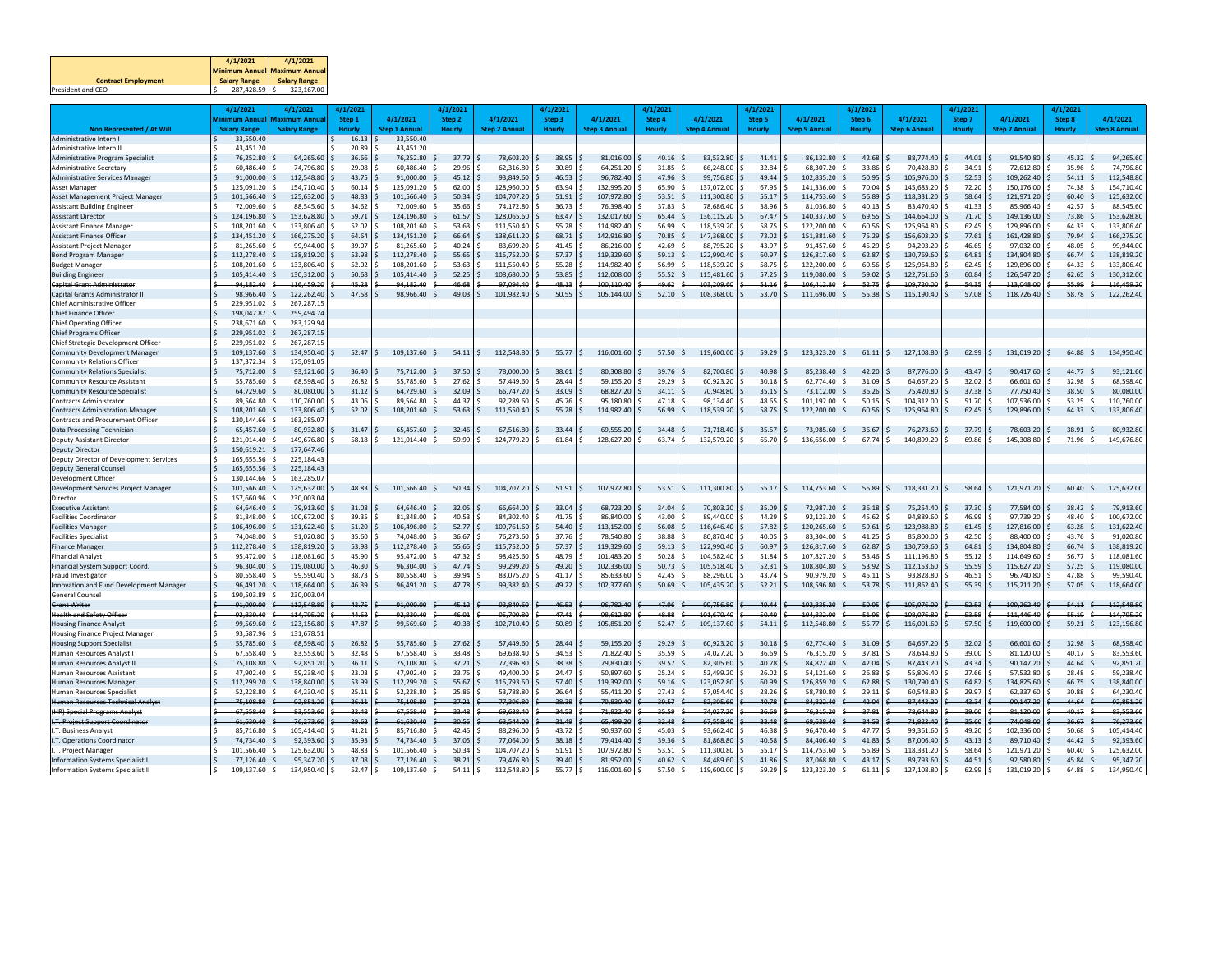|                                                   | 4/1/2021                            | 4/1/2021              | 1/1/2021              |                        | 4/1/2021            |                      | 717202°               |                      | 4/1/2021              |                      | 1/1/202       |                      | 1/1/202       |                            | 1/1/202 <sup>.</sup> |                      | 4/1/202               |                      |
|---------------------------------------------------|-------------------------------------|-----------------------|-----------------------|------------------------|---------------------|----------------------|-----------------------|----------------------|-----------------------|----------------------|---------------|----------------------|---------------|----------------------------|----------------------|----------------------|-----------------------|----------------------|
|                                                   | m Anni                              | m Ann                 | Step 1                | 4/1/2021               | Step 2              | 4/1/2021             | Step 3                | 4/1/2021             | Step 4                | 4/1/2021             | Step 5        | 4/1/2021             | Step 6        | 4/1/2021                   | Step 7               | 4/1/2021             | Step 8                | 4/1/2021             |
| Non Represented / At Will                         | <b>Salary Range</b>                 | <b>Salary Range</b>   | <b>Hourly</b>         | <b>Step 1 Annual</b>   | <b>Hourly</b>       | <b>Step 2 Annual</b> | <b>Hourly</b>         | <b>Step 3 Annual</b> | Hourly                | <b>Step 4 Annual</b> | <b>Hourly</b> | <b>Step 5 Annual</b> | <b>Hourly</b> | <b>Step 6 Annual</b>       | Hourly               | <b>Step 7 Annual</b> | Hourly                | <b>Step 8 Annual</b> |
| Information Technology Officer                    | 124,078.99 \$                       | 161,797.70            |                       |                        |                     |                      |                       |                      |                       |                      |               |                      |               |                            |                      |                      |                       |                      |
| <b>Investigations Specialist</b>                  | $\mathbf{\hat{S}}$<br>43,700.80     | 60,777.60 \$          | 21.01                 | 43,700.80              | $22.19$ \$          | $46,155.20$ \$       | 23.32                 | 48,505.60            | 23.08                 | 48,006.40 \$         | 25.71         | 53,476.80<br>S.      | 27.00<br>S.   | $56,160.00$ \$<br>Ŝ.       | 28.37                | 59,009.60            | 29.22<br><sub>S</sub> | 60,777.60            |
| Jobs Plus Career Development Specialist           | 65,769.60                           |                       | 31.62<br>-S           | 65,769.60              |                     |                      |                       |                      |                       |                      |               |                      |               |                            |                      |                      |                       |                      |
| Jobs Plus Life Coach                              | 55,161.60                           |                       | <sub>S</sub><br>26.52 | 55,161.60              |                     |                      |                       |                      |                       |                      |               |                      |               |                            |                      |                      |                       |                      |
| Jobs Plus Program Manager                         | 84,864.00                           |                       | 40.80                 | 84.864.00              |                     |                      |                       |                      |                       |                      |               |                      |               |                            |                      |                      |                       |                      |
| Jobs Plus Resident Site Assistant                 | 33,550.40<br>-S                     |                       | -Ś<br>16.13           | 33,550.40              |                     |                      |                       |                      |                       |                      |               |                      |               |                            |                      |                      |                       |                      |
| Labor Compliance Administrator                    | 98,259.20                           | 121,451.20 \$         | 47.24                 | 98,259.20              | 48.70               | 101.296.00           | 50.19                 | 104.395.20           | 51.75                 | 107.640.00           | 53.34         | 110.947.20           | 54.98         | 114.358.40                 | 56.69                | 117.915.20           | 58.39<br>.s           | 121.451.20           |
| abor Compliance Specialist                        | l S<br>64,646.40                    | 79,913.60<br>١s       | 31.08                 | 64,646.40              | 32.05<br>l S        | 66,664.00            | 33.04                 | 68,723.20            | 34.04                 | 70,803.20            | 35.09         | 72,987.20            | 36.18         | 75,254.40                  | Ś<br>37.30           | 77,584.00            | 38.42<br><sub>S</sub> | 79,913.60            |
| egal Assistant                                    | 64,646.40                           | 79,913.60<br>١s       | l s<br>31.08          | 64,646.40              | 32.05               | 66,664.00            | 33.04                 | 68,723.20            | 34.04                 | 70,803.20            | 35.09         | 72,987.20            | 36.18         | 75,254.40                  | 37.30                | 77,584.00            | 38.42<br><b>s</b>     | 79,913.60            |
| Marketing & Special Projects                      |                                     |                       |                       |                        |                     |                      |                       |                      |                       |                      |               |                      |               |                            |                      |                      |                       |                      |
| Coordinator                                       | 74,464.00 \$                        | $92,123.20$ \$        | 35.80                 | 74,464.00              | 36.90<br>l S        | 76,752.00<br>l S     | 38.06                 | 79,164.80            | 39.23                 | 81,598.40            | 40.44         | 84,115.20            | 41.72         | 86,777.60<br>.s            | 43.01<br>S           | 89,460.80            | 44.29<br><sub>S</sub> | 92,123.20            |
| Media and Marketing Specialist                    | 94,140.80                           | 116.396.80<br>-S      | 45.26<br>١s           | 94,140.80              | 46.66               | 97,052.80            | 48.11                 | 100,068.80           | 49.58                 | 103,126.40           | 51.13         | 106,350.40           | 52.71         | 109,636.80                 | 54.32                | 112,985.60           | 55.96<br>S.           | 116,396.80           |
| Oracle Certified Specialis                        | 304 <sub>0</sub>                    | 110 NRO N             | 16.30                 | <b>DE 304.00</b>       | 47.74               | וכ ממכ מנ            | 49.20                 | 102.336.00           | 50.73                 | 05.518.40            | 52.31         | 08.804.80            | 53.92         | 12.153.60                  | 55.59                | 15.627.20            | 57.25                 | 19.080.00            |
| Paralegal                                         | 73,694.40                           | 91,145.60             | 35.43                 | 73,694.40              | 36.53               | 75,982.40            | 37.67                 | 78,353.60            | 38.83                 | 80,766.40            | 40.04         | 83,283.20            | 41.26         | 85,820.80                  | 42.55                | 88,504.00            | 43.82<br>.s           | 91,145.60            |
| Paralegal Analysi                                 | 68,348.8                            | 84,531.20             | 32.86                 | 68.348.84              | 33.88               | 70,470.40            | 34.93                 | 72,654.40            | 36.02                 | 74,921.60            | 37.12         | 77,209.60            | 38.25         | 79,560.00                  | 39.45                | 82,056.00            | 40.64                 | 84,531.20            |
| Paralegal II                                      | 80.516.80                           | 99,569.60             | 38.71                 | 80,516.80              | 39.93               | 83,054.40            | 41.16                 | 85,612.80            | 42.43                 | 88,254.40            | 43.74         | 90,979.20            | 45.10         | 93,808.00                  | 46.49                | 96,699.20            | 47.87                 | 99,569.60            |
| ayroll Supervisor                                 | l \$<br>89,564.80                   | 110,760.00            | 43.06                 | 89,564.80              | 44.37               | 92,289.60            | 45.76                 | 95,180.80            | 47.18                 | 98,134.40            | 48.65         | 101,192.00           | 50.15         | 104,312.00                 | 51.70                | 107,536.00           | 53.25                 | 110,760.00           |
| Payroll Technician                                | 60,964.80                           | 75,358.40             | 29.31<br>-S           | 60,964.80              | 30.24               | 62,899.20            | 31.15                 | 64,792.00            | 32.12                 | 66,809.60            | 33.12         | 68,889.60            | 34.15         | 71,032.00                  | 35.19                | 73,195.20            | 36.23<br><b>s</b>     | 75,358.40            |
| Payroll Technician II                             | l S<br>70,116.80                    | 86,236.80             | 33.71                 | 70,116.80              | 34.72               | 72,217.60            | 35.76                 | 74,380.80            | 36.84                 | 76,627.20            | 37.94         | 78,915.20            | 39.08         | 81,286.40                  | 40.25                | 83,720.00            | 41.46                 | 86,236.80            |
| Program Development Manager                       | 101,566.40 \$                       | 125,632.00            | ١s<br>48.83           | 101,566.40             | 50.34               | 104,707.20           | 51.91                 | 107,972.80           | 53.51                 | 111,300.80           | 55.17<br>s.   | 114,753.60<br>.s     | 56.89         | 118,331.20<br>.s           | 58.64<br>S           | 121,971.20           | 60.40<br>-S           | 125,632.00           |
| Project Delivery Manage                           | l S<br>101.566.40 S                 | 125,632.00 \$         | 48.83                 | 101,566.40             | 50.34               | 104,707.20 \$        | 51.91                 | 107,972.80           | 53.51                 | 111,300.80           | 55.17         | 114,753.60           | 56.89         | 118,331.20                 | 58.64                | 121,971.20           | 60.40                 | 125,632.00           |
| Project Development Manager                       | 101,566.40                          | 125,632.00<br>۱s      | 48.83<br>۱s           | 101,566.40             | 50.34               | 104,707.20           | 51.91                 | 107,972.80           | 53.51                 | 111,300.80           | 55.17         | 114,753.60           | 56.89         | 118,331.20                 | 58.64                | 121,971.20 \$        | 60.40                 | 125,632.00           |
| <b>Purchasing Manager</b>                         | <b>S</b><br>101,566.40 \$           | 125,632.00 \$         | 48.83                 | 101,566.40 \$          | 50.34               | 104,707.20 \$        | 51.91                 | 107,972.80           | 53.51<br>S.           | 111,300.80           | 55.17<br>-S   | 114,753.60           | 56.89         | 118,331.20<br><sub>S</sub> | 58.64<br>S           | 121,971.20 \$        | 60.40                 | 125,632.00           |
| Quality Control Manager                           | 111,945.60 S                        | 138,465.60            | 53.82<br>۱s           | 111,945.60             | 55.49               | 115,419.20           | 57.22                 | 119,017.60           | 58.98                 | 122,678.40           | 60.80         | 126,464.00           | 62.68         | 130,374.40                 | 64.62                | 134,409.60           | s<br>66.57            | 138,465.60           |
| <b>Records Management Specialist</b>              | <sub>S</sub><br>66,268.80 \$        | 81,931.20<br>l s      | 31.86                 | 66,268.80 \$           | 32.85               | 68,328.00            | 33.87                 | 70,449.60            | 34.92                 | 72,633.60            | 35.99         | 74,859.20            | 37.11         | 77,188.80                  | 38.24                | 79,539.20 \$         | 39.39                 | 81,931.20            |
| Redevelopment Project Manage                      | 101,566.40                          | 125,632.00            | 48.83                 | 101,566.40             | 50.34               | 104,707.20           | 51.91                 | 107,972.80           | 53.51                 | 111,300.80           | 55.17         | 114,753.60           | 56.89         | 118,331.20                 | 58.64                | 121,971.20           | 60.40                 | 125,632.00           |
|                                                   | 112,299.20 \$<br>l S                | 138.840.00            | 53.99<br>l S          | 112.299.20             | 55.67               | 115,793.60           | 57.40                 | 119,392.00           | 59.16                 | 123.052.80           | 60.99         | 126,859.20           | 62.88         | 130.790.40                 | 64.82<br>\$.         | 134.825.60           | 66.75<br><sub>S</sub> | 138.840.00           |
| <b>Risk Manager</b>                               |                                     | 92,851.20<br>-S       | 36.11<br>۱s           |                        | IS.<br>37.21<br>-S. | 77,396.80            | 38.38                 | 79,830.40            | ∣S.<br>39.57          | 82,305.60            | 40.78         | 84,822.40            | 42.04         | 87,443.20                  | 43.34                | 90,147.20            | 44.64<br>s            | 92,851.20            |
| <b>Safety Coordinator</b>                         | 75,108.80<br>78.769.60              | 97.406.40             |                       | 75,108.80              |                     | 81.203.20            | 40.24                 |                      |                       | 86.320.00            | 42.77         |                      | 44.10         |                            | 45.48                | 94,598.40            | 46.83                 |                      |
| Safety Officer                                    |                                     |                       | 37.87                 | 78,769.60              | 39.04               |                      |                       | 83,699.20            | 41.50                 |                      |               | 88,961.60            |               | 91,728.00                  |                      |                      |                       | 97,406.40            |
| Section 3 and MBE/WBE Compliance                  |                                     |                       |                       |                        |                     |                      |                       |                      |                       |                      |               |                      |               |                            |                      |                      |                       |                      |
| Administrator                                     | 98.259.20 S                         | 121,451.20<br>l s     | 47.24                 | 98,259.20              | 48.70<br>-S         | 101,296.00           | 50.19                 | 104,395.20           | 51.75                 | 107,640.00           | 53.34         | 110,947.20<br>s      | 54.98         | 114,358.40<br>Ŝ            | 56.69                | 117,915.20           | 58.39<br>-S           | 121,451.20           |
| Section 3 Development Coordinator                 | <b>S</b><br>75,108.80               | 92,851.20<br>-S       | 36.11<br>$\sim$       | 75,108.80 \$<br>$\sim$ | 37.21               | 77,396.80 \$         | 38.38                 | 79,830.40            | 39.57<br>$\mathsf{S}$ | 82,305.60            | 40.78<br>-S   | 84,822.40            | 42.04<br>s.   | 87,443.20<br>$\mathsf{s}$  | Š.<br>43.34          | 90,147.20            | \$<br>44.64           | 92,851.20            |
| Senior Director of Development                    | 232,052.58                          | 263.147.85            |                       |                        |                     |                      |                       |                      |                       |                      |               |                      |               |                            |                      |                      |                       |                      |
| <b>Senior Executive Assistant</b>                 | 75,691.20<br>-S                     | 93.620.80<br>5        | 36.39                 | 75,691.20              | 37.52<br>IS.        | 78.041.60            | 38.67                 | 80,433.60            | 39.87                 | 82.929.60            | 41.12         | 85,529.60            | 42.37         | 88,129.60                  | 43.70                | 90,896.00            | 45.01                 | 93.620.80            |
| ienior Financial Analyst                          | 95,472.00                           | 18.081.60             | 45.90                 | 95.472.00              | 47.32               | 98.425.60            | 48.79                 | 101.483.20           | 50.28                 | 104.582.40           | 51.84         | 107,827.20           | 53.46         | 111,196.80                 | $-55.12$             | 114.649.60           | 56.77                 | 118.081.60           |
| Senior Fraud Investigator                         | -Ś<br>94,140.80                     | 116,396.80<br>-S      | 45.26                 | 94,140.80              | 46.66<br>s          | 97,052.80            | 48.11                 | 100,068.80           | 49.58                 | 103,126.40           | 51.13         | 106,350.40           | 52.71         | 109,636.80                 | 54.32<br>\$.         | 112,985.60           | s.<br>55.96           | 116,396.80           |
| Senior Human Resources Analyst                    | 92,830.40 \$                        | 114,795.20            | 44.63<br>۱s           | 92,830.40              | 46.01               | 95,700.80            | 47.41                 | 98,612.80            | 48.88                 | 101,670.40           | 50.40         | 104,832.00           | 51.96         | 108,076.80                 | 53.58                | 111,446.40           | 55.19<br>s            | 114,795.20           |
| Senior Project Manager                            | <sub>S</sub><br>121,014.40 \$       | 149,676.80            | $58.18$ \$<br>$\sim$  | 121,014.40 \$          | $59.99$ \$          | 124,779.20 \$        | 61.84                 | 128,627.20           | 63.74                 | 132,579.20           | 65.70         | 136,656.00<br>-S     | 67.74         | 140,899.20<br>l S          | 69.86<br>Ŝ.          | 145,308.80           | 71.96<br>s.           | 149,676.80<br>\$.    |
| Senior Staff Attorney                             | 142,680.92                          | 175,418.20<br>l s     |                       |                        |                     |                      |                       |                      |                       |                      |               |                      |               |                            |                      |                      |                       |                      |
| Sr. Staff Attorney, Specialized                   | <sub>S</sub><br>165,655.56 \$       | 204,838.40            |                       |                        |                     |                      |                       |                      |                       |                      |               |                      |               |                            |                      |                      |                       |                      |
| Staff Attorney I                                  | 104,956.80                          | 129,043.20<br>l S     | 50.46                 | 104,956.80             | 51.96               | 108,076.80 \$        | 53.52                 | 111,321.60           | 55.13                 | 114,670.40           | 56.78         | 118,102.40           | 58.48         | 121,638.40                 | 60.22                | 125,257.60 \$        | 62.04                 | 129,043.20           |
| <b>Strategic Initiatives Officer</b>              | 130,144.66<br>l S                   | 163,285.07<br>l S     |                       |                        |                     |                      |                       |                      |                       |                      |               |                      |               |                            |                      |                      |                       |                      |
| Strategic Initiatives Project Manager             | 98,612.80                           | 121,971.20            | 47.41                 | 98,612.80              | 48.87               | 101,649.60           | 50.40                 | 104.832.00           | 51.95                 | 108,056.00           | 53.56         | 111,404.80           | 55.23         | 114,878.40                 | 56.93                | 118,414.40           | 58.64                 | 121,971.20           |
| Strategic Initiatives Senior Project Manager      | $\sqrt{2}$<br>121,014.40            | 149,676.80            | 58.18                 | 121,014.40             | 59.99               | 124,779.20           | 61.84                 | 128,627.20           | 63.74                 | 132,579.20           | 65.70         | 136,656.00           | 67.74         | 140,899.20                 | 69.86                | 145,308.80           | 71.96<br>Ś            | 149,676.80           |
| <b>Supervising Financial Analyst</b>              | 88,982.40                           | 110,052.80<br>ΙS      | 42.78                 | 88,982.40              | 44.13               | 91,790.40            | 45.50                 | 94,640.00            | 46.88                 | 97,510.40            | 48.34         | 100,547.20           | 49.83         | 103,646.40                 | 51.36                | 106,828.80           | 52.91<br><b>s</b>     | 110,052.80           |
| Supervising Fraud Investigator                    | l \$<br>98,862.40                   | 122,200.00<br>-S      | 47.53                 | 98,862.40              | 48.99               | 101,899.20           | 50.51                 | 105,060.80           | 52.08                 | 108,326.40           | 53.67         | 111,633.60           | 55.33         | 115,086.40                 | 57.05                | 118,664.00           | 58.75                 | 122,200.00           |
| <b>Supervising Fraud Liaison Investigator</b>     | 98.862.40                           | 122.200.00            | 47.53                 | 98.862.46              | 48.99               | 101.899.20           | 50.51                 | 105.060.80           | 52.08                 | 108.326.40           | 53.67         | 111.633.60           | 55.33         | 115.086.40                 | 57.05                | 118.664.00           | 58.75                 | 122,200.00           |
| Supv. Construction Project Manager                | $\dot{\mathbf{S}}$<br>101,566.40 \$ | 125.632.00<br>l s     | 48.83                 | 101,566.40             | 50.34<br>$\sim$     | 104,707.20 \$        | 51.91                 | 107,972.80           | 53.51                 | 111,300.80           | 55.17         | 114,753.60           | 56.89         | 118,331.20                 | 58.64<br>Š.          | 121,971.20           | 60.40<br><sub>S</sub> | 125,632.00           |
| <b>Technology Contracts Analyst</b>               | 57,678.40                           | 81,515.20             | -S<br>27.73           | 57,678.40              | 29.29               | 60,923.20            | 30.95                 | 64,376.00            | 32.67                 | 67,953.60            | 34.53         | 71,822.40            | 36.26         | 75,420.80                  | \$.<br>38.05         | 79,144.00            | s.<br>39.19           | 81,515.20            |
| Training and Support Specialist                   | $\mathsf{S}$<br>68.806.40 \ \$      | 85,051.20<br>l S      | 33.08                 | 68,806.40 \$           | 34.10               | 70,928.00 \$         | 35.13                 | 73,070.40            | 36.21                 | 75,316.80            | 37.36         | 77,708.80            | 38.52         | 80,121.60                  | 39.70                | 82,576.00            | 40.89<br><sub>S</sub> | 85,051.20            |
| Fransformative Climate Communities Assistant      |                                     |                       |                       |                        |                     |                      |                       |                      |                       |                      |               |                      |               |                            |                      |                      |                       |                      |
| Project Manager                                   | 81,265.60 \$                        | 99,944.00<br>ΙS       | 39.07                 | 81,265.60 \$           | $40.24$ \$          | 83,699.20 \$         | $41.45$ \$            | 86,216.00            | 42.69                 | 88,795.20            | 43.97         | 91,457.60<br>-S      | 45.29         | 94,203.20                  | $46.65$ \$           | 97,032.00 \$         | 48.05                 | 99,944.00            |
| <b>Transformative Climate Communities Project</b> |                                     |                       |                       |                        |                     |                      |                       |                      |                       |                      |               |                      |               |                            |                      |                      |                       |                      |
| Coordinator                                       | 64.000.00                           | 80.000.00             |                       |                        |                     |                      |                       |                      |                       |                      |               |                      |               |                            |                      |                      |                       |                      |
| Fransformative Climate Communities Project        |                                     |                       |                       |                        |                     |                      |                       |                      |                       |                      |               |                      |               |                            |                      |                      |                       |                      |
| Manager                                           | 95,742.00                           | 118,414.00            |                       |                        |                     |                      |                       |                      |                       |                      |               |                      |               |                            |                      |                      |                       |                      |
| ransformative Climate Communities Senior Project  |                                     |                       |                       |                        |                     |                      |                       |                      |                       |                      |               |                      |               |                            |                      |                      |                       |                      |
| Manager                                           | 111,945.60 \$                       | 138,465.60 \$         | 53.82                 | $111,945.60$ \$<br>l S | $55.49$ $\sqrt{5}$  | $115,419.20$ \$      | $57.22$ $\frac{6}{7}$ | 119,017.60           | 58.98<br>S.           | 122,678.40           | 60.80<br>s.   | 126,464.00<br>s.     | 62.68<br>s.   | \$<br>130,374.40           | 64.62<br>S.          | 134,409.60 \$<br>s.  | 66.57                 | Ś.<br>138,465.60     |
| <b>Workers Compensation Analyst</b>               | 89.564.80                           | 110.760.00            | 43.06                 | 89.564.80              | 44.37               | 92.289.60            | 45.76                 | 95,180.80            | 47.18                 | 98.134.40            | 48.65         | 101,192.00           | $-50.15$      | 104,312.00                 | $-51.70$             | 107,536.00           | $-53.25$              | 110,760.00           |
| <b>Workers Compensation Coordinator</b>           | s.<br>75,108.80                     | l s<br>$92,851.20$ \$ | 36.11                 | 75,108.80              | 37.21<br>l s        | 77,396.80<br>l \$    | 38.38                 | 79,830.40            | 39.57                 | 82,305.60            | 40.78         | 84,822.40<br>-S      | 42.04         | 87,443.20                  | 43.34<br>Ś.          | 90,147.20            | 44.64<br>Ŝ.           | 92,851.20            |
| Workforce Development Grants Administrator        | 79.684.80                           | 98.030.40             | 38.31<br>١s           | 79.684.80              | 39.46               | 82.076.80            | 40.65                 | 84.552.00            | 41.88                 | 87.110.40            | 43.14         | 89.731.20<br>.s      | 44.42         | 92.393.60                  | 45.76                | 95.180.80            | 47.13<br><b>s</b>     | 98,030.40            |
| Workforce Development Life Coach                  | $\mathsf{S}$<br>55,785.60           | 68,598.40             | 26.82<br>l S          | 55,785.60              | 27.62               | 57,449.60            | 28.44                 | 59,155.20            | 29.29                 | 60,923.20            | 30.18         | 62,774.40            | 31.09         | 64,667.20                  | 32.02                | 66,601.60            | 32.98                 | 68,598.40            |
| Workforce Development & Section 3                 |                                     |                       |                       |                        |                     |                      |                       |                      |                       |                      |               |                      |               |                            |                      |                      |                       |                      |
| Manager                                           | 112,299.20 \$                       | 138,840.00 \$         | $53.99$ \$            | 112,299.20 \$          | $55.67$ \$          | 115,793.60 \$        | $57.40$ \$            | 119,392.00 \$        | 59.16                 | 123,052.80           | $60.99$ \$    | 126,859.20 \$        | $62.88$ \$    | 130,790.40                 | $64.82$ $\sqrt{5}$   | 134,825.60 \$        | 66.75                 | 138,840.00           |
|                                                   |                                     |                       |                       |                        |                     |                      |                       |                      |                       |                      |               |                      |               |                            |                      |                      |                       |                      |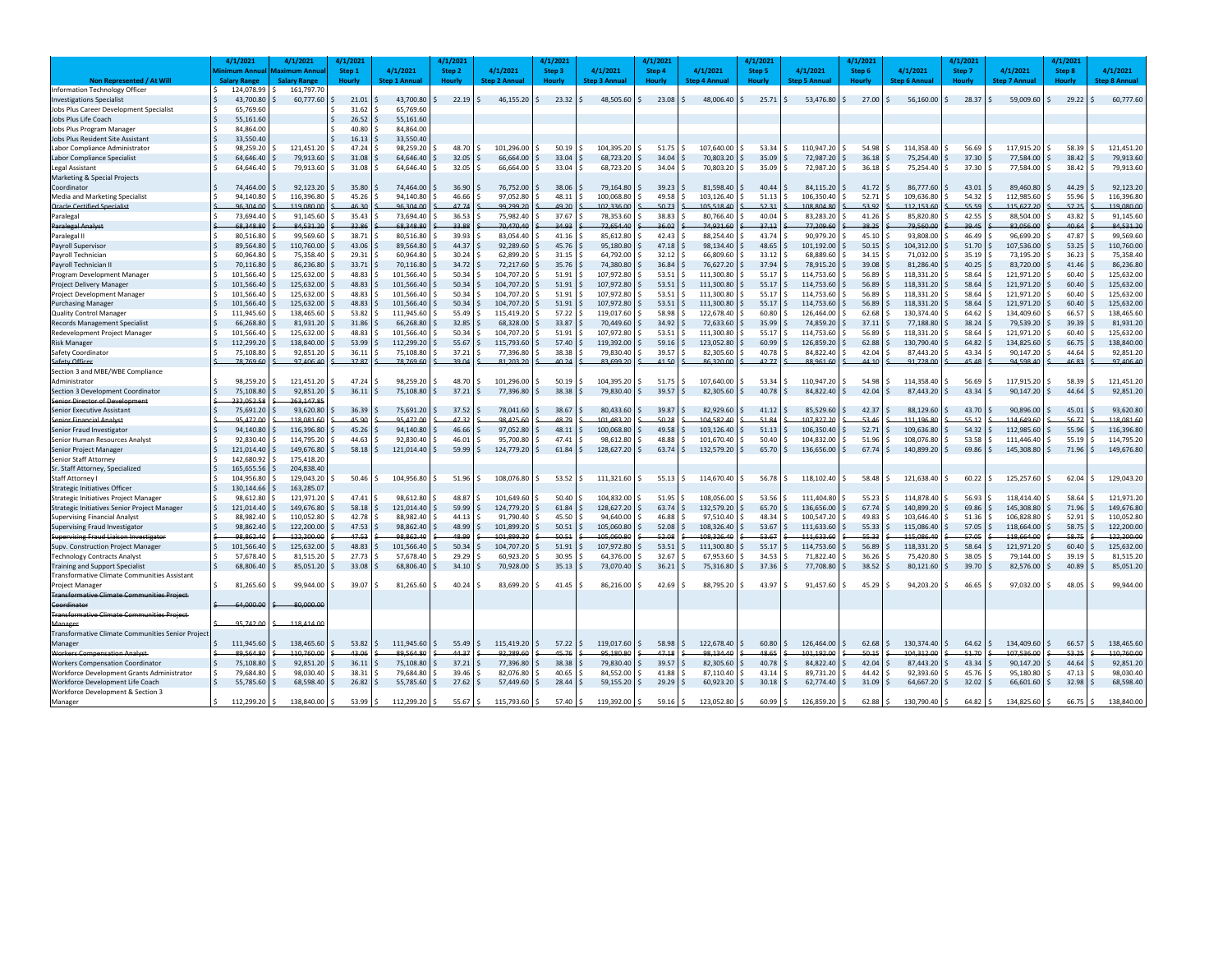|                        |                              | <b>Maximum</b> | 1/1/2021               |                       | 1/1/2021    |                       | 1/1/2021    |                | 1/1/2021        |                | 1/1/2021      |                       | 1/1/2021          |                       | 1/1/2021      |                       | 1/1/2021       |                       |
|------------------------|------------------------------|----------------|------------------------|-----------------------|-------------|-----------------------|-------------|----------------|-----------------|----------------|---------------|-----------------------|-------------------|-----------------------|---------------|-----------------------|----------------|-----------------------|
|                        | Minimum Annual Annual Salary |                | Step 1                 | 1/1/2021              | Step 2      | 1/1/2021              | Step 3      | 1/1/2021       | Step 4          | 1/1/2021       | Step 5        | 1/1/2021              | Step <sub>6</sub> | 1/1/202               | Step 7        | 1/1/2021              | Step 8         | 1/1/2021              |
| <b>SEIU</b>            | <b>Salary Range</b>          | Range          | Hourly                 | <b>Step 1 Monthly</b> | Hourly      | <b>Step 2 Monthly</b> | Hourly      | Step 3 Monthly | Hourly          | Step 4 Monthly | <b>Hourly</b> | <b>Step 5 Monthly</b> | <b>Hourly</b>     | <b>Step 6 Monthly</b> | <b>Hourly</b> | <b>Step 7 Monthly</b> | Hourly         | <b>Step 8 Monthly</b> |
| Man Sup. I             | 70.304.00                    | 98.862.40      | 33.80                  | 5,858.67              | 35.66       | $6,181.07$ :          | $37.61$ S   | 6,519.07       | 39.68           | 6,877.87       | 41.86         | 7,255.73              | $43.97$ \ \$      | 7,621.47              | 46.15         | 7,999.33              | $47.53$ \$     | 8,238.53              |
| Man Sup. II            | 75.212.80                    | 105.809.60     | 36.16                  | 6.267.73              | 38.15       | 6.612.67              | $40.24$ :   | 6.974.93       | $42.46$ S       | 7,359.73       | 44.79         | $7.763.60$ $\vert$    | 47.05             | .155.33               | 49.39         | 8.560.93              | 50.87 5        | 8.817.47              |
| <b>Working Foreman</b> | $48.526.40$ \$               | $68,640,00$ \$ | $-23.33$ $\frac{2}{3}$ | $-4.043.87$ \$        | $-24.64$ \$ | $4,270.93$ \$         | $-26.07$ \$ | $-4,518.80$ \$ | $-27.52$ $\div$ | 4,770.13       | $-28.48$ \$   | $-4,936.53$ \$        | $30.50$ $\zeta$   | 5 286 67 5            | 3204C         | $-5,553.60$ \$        | $-33,00$ $\le$ | 5.720.00              |

|                                  |                     | <b>Maximum</b>       | 1/1/2021 |                       | 1/1/2021     |                      | 1/1/2021     |                       | 1/1/2021      |                       | 1/1/2021          |                       | 1/1/2021          |                       | 1/1/2021   |                       | 1/1/2021      |                       |
|----------------------------------|---------------------|----------------------|----------|-----------------------|--------------|----------------------|--------------|-----------------------|---------------|-----------------------|-------------------|-----------------------|-------------------|-----------------------|------------|-----------------------|---------------|-----------------------|
|                                  | Minimum Annual      | <b>Annual Salary</b> | Step 1   | 1/1/2021              | Step 2       | 1/1/2021             | Step 3       | 1/1/2021              | Step 4        | 1/1/2021              | Step <sub>5</sub> | 1/1/2021              | Step <sub>6</sub> | 1/1/2021              | Step 7     | 1/1/2021              | Step 8        | 1/1/2021              |
| CHP-M                            | <b>Salary Range</b> | Range                | Hourly   | <b>Step 1 Monthly</b> | Hourly       | <b>Step 2 Monthl</b> | Hourly       | <b>Step 3 Monthly</b> | <b>Hourly</b> | <b>Step 4 Monthly</b> | Hourly            | <b>Step 5 Monthly</b> | Hourly            | <b>Step 6 Monthly</b> | Hourly     | <b>Step 7 Monthly</b> | <b>Hourly</b> | <b>Step 8 Monthly</b> |
| <b>CSC Project Director</b>      | 80,641.60           | 99,195.20            | 38.77    | 6,720.13              | $39.93$ \$   | 6,921.20             | $41.14$ S    | 7,130.93              | 42.37         | 7,344.13              | 43.64             | 7,564.27              | 44.95             | 7,791.33              | 46.30      | 8,025.33              | 47.69         | 8,266.27              |
| <b>CSP Manager</b>               | 01,961.60           | 125.340.80           | 49.02    | 8,496.80              | 50.48        | 8.749.8              | 51.98 S      | 9.009.87              | 53.54         | 9,280.27              | 55.15             | 9,559.33              | 56.80             | 9,845.33              | 58.51      | 10,141.73             | 60.26         | 10,445.07             |
| <b>Field Superintendant</b>      | 95,097.60           | 16,958.40            | 45.72    | 7,924.80              | 47.09 \$     | 8,162.27             | $48.50$ \$   | 8,406.67              | 49.97         | 8,661.47              | $51.47$ :         | 8,921.47              | 53.01             | 9,188.40              | $54.59$ \$ | 9,462.27              | 56.23         | 9,746.53              |
| Manager I                        | 80,641.60           | 99,195.20            | 38.77    | 6,720.13              | 39.93        | 6,921.20             | $41.14$   9  | 7,130.93              | 42.37         | 7.344.13              | 43.64             | 7,564.27              | 44.95             | 7,791.33              | 46.30      | 8,025.33              | 47.69         | 8,266.27              |
| Manager II                       | 87,547.20           | 107.640.00 S         | 42.09    | 7,295.60              | $43.34$ \ \$ | 7,512.27             | $44.65$ \ \$ | 7,739.33              | 45.98         | 7,969.87              | 47.37             | 8,210.80              | 48.78             | 8,455.20              | $50.24$ S  | 8,708.27              | 51.75         | 8,970.00              |
| Manager II                       | 95,097.60           | 116,958.40           | 45.72    | 7,924.80              | 47.09        | 8,162.27             | 48.50        | 8,406.67              | 49.97         | 8,661.47              | 51.47             | 8,921.47              | 53.01             | 9,188.40              | 54.59      | 9,462.27              | 56.23         | 9,746.53              |
| Manager IV                       | 101,961.60          | 125,340.80           | 49.02    | 8,496.80              | 50.48        | 8,749.87             | $51.98$ \$   | 9,009.87              | $53.54$ \;    | 9,280.27              | 55.15             | 9,559.33              | 56.80             | 9,845.33              | 58.51      | 10,141.73             | 60.26         | 10,445.07             |
| Manager IV Split Site            | 07,057.60           | 131,643.20           | 51.47    | 8,921.47              | 53.01        | 9,188.40             | 54.59        | 9,462.27              | 56.23         | 9,746.53              | 57.92             | 10,039.47             | 59.66             | 10,341.07             | 61.45      | 10,651.33             | 63.29         | 10,970.27             |
| Resident Dev. Program            | 95,097.60           | 16,958.40 \$         | 45.72    | 7,924.80              | 47.09        | 8,162.27             | $48.50$ \$   | 8,406.67              | 49.97         | 8,661.47              | 51.47             | 8,921.47              | 53.01             | 9,188.40              | 54.59      | 9,462.27              | 56.23         | 9,746.53              |
| <b>Resident Services Manager</b> | 01,961.60           | 25.340.80            | 49.02    | 8,496.80              | 50.48        | 8,749.8              | 51.98        | 9,009.87              | 53.54         | 9,280.27              | 55.15             | 9,559.33              | 56.80             | 9,845.33              | 58.51      | 10,141.73             | 60.26         | 10,445.07             |
| Special Programs Coordinator     | 80,641.60           | 99,195.20            | 38.77    | 6,720.13              | 39.93        | 6,921.20             | $41.14$ \$   | 7,130.93              | 42.37 !       | 7,344.13              | 43.64             | 7,564.27              | 44.95 !           | 7,791.33              | $46.30$ \$ | 8,025.33              | 47.69         | 8,266.27              |
| Systems & Procedures Supervisor  | 89.980.80           | 10.656.00 \$         | 43.26    | 7.498.40              | 44.56        | 7.723.73             | 45.90        | 7,956.00              | 47.28         | 8.195.20              | 48.70             | 8.441.33              | 50.16             | 8.694.40              | $51.65$ S  | 8.952.67              | 53.20         | 9,221.33              |

|                                           |                             |                  | 1/1/2021           |                       | 1/1/2021      |                       | 1/1/2021                |                       | 1/1/2021           |                 | 1/1/2021           |                       | 1/1/202:           |                       | 1/1/2021              |                       | 1/1/202:                 |                       |
|-------------------------------------------|-----------------------------|------------------|--------------------|-----------------------|---------------|-----------------------|-------------------------|-----------------------|--------------------|-----------------|--------------------|-----------------------|--------------------|-----------------------|-----------------------|-----------------------|--------------------------|-----------------------|
|                                           | Minimum Annual Annual Salar |                  | Step 1             | 1/1/2021              | Step 2        | 1/1/2021              | Step 3                  | 1/1/2021              | Step 4             | 1/1/2021        | Step 5             | 1/1/2021              | Step 6             | 1/1/2021              | Step 7                | 1/1/2021              | Step 8                   | 1/1/2021              |
| AFSCME                                    | <b>Salary Range</b>         | Range            | Hourly             | <b>Step 1 Monthly</b> | Hourly        | <b>Step 2 Monthly</b> | Hourly                  | <b>Step 3 Monthly</b> | Hourly             | Step 4 Monthly  | Hourly             | <b>Step 5 Monthly</b> | Hourly             | <b>Step 6 Monthly</b> | Hourly                | <b>Step 7 Monthly</b> | Hourly                   | <b>Step 8 Monthly</b> |
| <b>Accountant I</b>                       | 56,534,40<br>S.             | 80.038.40<br>-S  | $27.18$ \$         | 4.711.20<br>-S        | 28.74         | 4.981.60              | 30.35 S<br>.S           | 5.260.67<br>S         | 32.05              | 5.555.33        | 33.87              | 5.870.80              | 35.55              | 6.162.00<br>-S<br>-S  | 37.35 S               | 6,474.00              | 38.48<br>-S              | 6.669.87<br>-S        |
| <b>Accounting Clerk I</b>                 | 48,505.60                   | 68,598.40<br>-S  | 23.32 <sub>5</sub> | 4,042.13 \$           | 24.61         | 4,265.73 \$           | 26.04                   | 4.513.60              | 27.49              | 4.764.93        | 29.05 <sub>5</sub> | 5,035.33<br>- S       | 30.50 \$           | 5.286.67              | $32.01$ \$            | 5.548.40              | 32.98 \$<br>- S          | 5,716.53              |
| <b>Accounting Clerk II</b>                | 55,993.60 \$                | 79,331.20 \$     | 26.92S             | $4.666.13$ \$         | $28.50$ \$    | 4,940.00 \$           | 30.11S                  | $5,219.07$ \$         | 31.80S             | 5,512.00<br>- S | 33.61 S            | $5.825.73$ \$         | 35.28 S            | $6,115.20$ \$         | 37.03 S               | 6.418.53              | $38.14$ \$<br>-S         | 6,610.93              |
| <b>Assistant Buyer</b>                    | 50.190.40                   | 71.136.00        | $-24.13$           | 4.182.53              | 25.53         | 4.425.20              | 26.92                   | 4.666.13              | 28.50              | 4.940.00        | $-30.11$           | 5.219.07              | $-31.64$           | 5.479.07              | $-33.20$ \$           | 5,754.67              | 34.20                    | 5,928.00              |
| <b>Budget Clerk</b>                       | 48.505.60                   | 68,598.40        | 23.32              | 4.042.13              | $-24.61$      | 4.265.73              | 26.04                   | 4.513.60              | 27.49              | 4.764.93        | 29.05              | 5.035.33              | 30.50              | 5.286.67              | 32.01                 | 5.548.40              | 32.98                    | 5,716.5i              |
| <b>Clerk Typist</b>                       | 36,462.40                   | 51.646.40        | 17.53              | 3.038.53              | 18.52         | 3.210.13              | 19.57                   | 3.392.13              | $-20.67$           | 3.582.80        | $-21.84$           | 3.785.60              | 22.94              | 3.976.27              | $-24.10$ \$<br>ــــو  | 4.177.33              | $-24.83$                 | 4,303.87              |
| <b>Community Case Manager</b>             | 43.139.20 S                 | 62.337.60 \$     | 20.74S             | 3.594.93 \$           | 21.88 \$      | 3.792.53 \$           | 23.96S                  | 4.153.07 \$           | $25.14$ \$         | 4.357.60<br>- S | 26.42 S            | 4.579.47 \$           | $27.72$ \$         | 4.804.80<br>-S        | 29.10 S               | 5,044.00 \$           | 29.97 \$                 | 5,194.80              |
| Community Liaison Representative          | 43,950.40                   | 62,233.60 \$     | 21.13 <sup>5</sup> | 3,662.53 \$           | 22.31S        | 3.867.07              | $23.59$ \$              | 4.088.93              | 24.90S             | 4.316.00        | 26.33 <sup>5</sup> | 4,563.87              | $27.66$ \$         | 4.794.40              | 29.03 S               | 5,031.87              | 29.92 <sup>5</sup>       | 5,186.13              |
| <b>Customer Support Representative</b>    | 52,143.52 \$                | 73.743.28 \$     | $25.07$ \$         | $4.345.29$ \$         | 26.46 S       | 4,585.66 \$           | 27.99 \$                | $4.852.12$ \$         | $29.55$ \$         | $5,122.30$ \$   | $31.23$ \$         | $5.412.98$ \$         | $32.79$ \$         | $5.683.17$ \$         | 34.41 S               | 5.964.53 \$           | $35.45$ \$               | 6,145.27              |
| <b>Data Entry Operator</b>                | 42.993.60                   | 59.675.20<br>4   | 20.67              | 3.582.80<br>ے۔        | $-21.84$      | 3.785.60              | $-22.93$ \$<br><u>م</u> | 3.974.53              | $-24.08$ \$        | 4.173.87        | 25.27<br>-4        | 4.380.13              | 26.52<br>- 4       | 4.596.80              | $27.85$ \$            | 4.827.33              | 28.69<br>- 4             | 4.972.93              |
| <b>Duplicating And Mail Clerk</b>         | 41.392.00                   | 57,824.00<br>-S  | 19.90 S            | $3.449.33$ \$         | $21.01$ \$    | $3.641.73$ \$         | $22.19$ \$              | 3.846.27<br>- S       | 23.32 <sup>5</sup> | 4.042.13        | 24.48 S<br>- S     | 4.243.20<br>$\sim$    | 25.71S             | 4,456,40<br>- S       | 27.00 S               | 4.680.00              | $27.80\frac{1}{5}$<br>s. | 4,818.67              |
| <b>Eligibility Interviewer</b>            | 48.505.60 \$<br>s.          | 68.598.40 \$     | 23.32 <sub>5</sub> | $4.042.13$ \$         | 24.61         | $4.265.73$ \$         | 26.04S                  | 4.513.60              | 27.49 \$           | 4.764.93<br>- S | 29.05 \$           | 5.035.33<br>- S       | 30.50 S            | 5.286.67<br>- S       | $32.01$ \$            | 5.548.40              | 32.98<br>-S              | 5.716.53              |
| <b>File Clerk</b>                         | 37.585.60<br>-S             | 53.019.20<br>- S | $-18.07$ \$        | 3,132.13<br>-S        | $-19.09$      | 3.308.93              | $-20.13$ \$             | 3.489.20              | $-21.24$ \$        | 3.681.60        | $-22.50$ \$<br>ے   | 3.900.00              | $-23.59$ \$<br>ڪ   | 4.088.93              | $-24.75$ \$<br>ے      | 4.290.00              | $$25.49$ \$              | 4,418.27              |
| <b>Guest Services Assistant</b>           | 41,392.00                   | 57,824.00 \$     | 19.90              | 3.449.33 \$           | 21.01         | 3.641.73<br>- S       | $22.19$ \$              | 3.846.27              | 23.32 <sub>5</sub> | 4.042.13        | 24.48S             | 4.243.20              | 25.71S             | 4.456.40<br>- S       | 27.00 S               | 4.680.00              | 27.80<br>- S             | 4,818.67              |
| <b>Housekeeping Inspector</b>             | 48.505.60                   | 68.598.40        | 23.32              | 4.042.13              | $-24.61$      | 4.265.73              | 26.04<br>$\leftarrow$   | 4.513.60              | $-27.49$           | 4.764.93        | 29.05<br>٠         | 5.035.33              | 30.50              | 5.286.67              | $-32.01$ \$<br>$\sim$ | 5.548.40              | 32.98<br>$\leftarrow$    | $-5,716.53$<br>- 1    |
| <b>Housing Inspector</b>                  | 53,539.20                   | 75.712.00 \$     | 25.74S             | 4.461.60              | 27.18         | 4.711.20<br>-S        | 28.74S                  | 4.981.60              | $30.35$ \$         | 5.260.67        | $32.05$ \$         | 5.555.33              | 33.66 \$           | 5.834.40              | 35.34 S               | 6.125.60              | 36.40<br>- S             | 6,309.33              |
| <b>Management Clerk</b>                   | 44.179.20                   | 61.464.00 \$     | 21.24S             | $3.681.60$ \$         | $22.50$ \$    | 3.900.00 \$           | 23.60                   | 4.090.67<br>-S        | 24.75              | 4.290.00        | 26.03<br>-S        | 4.511.87<br>- S       | 27.32              | 4.735.47<br>- S       | 28.68                 | 4.971.20              | 29.55<br>-S              | 5,122.00              |
| <b>Modernization Liaison Assistant</b>    | 33,321.60                   |                  | 16.02 <sub>5</sub> | 2,776.80              |               |                       |                         |                       |                    |                 |                    |                       |                    |                       |                       |                       |                          |                       |
| <b>Pbx Receptionist</b>                   | 41,870.40                   | 57.782.40        | $-20.13$           | 3.489.20              | $-21.12$      | 3.660.80              | $-22.18$                | 3.844.53              | 23.34              | 4.040.40        | 24.47              | 4.241.47              | 25.70              | 4.454.67              | 26.98                 | 4.676.53              | $-27.78$                 | 4,815.20              |
| <b>Radio Dispatcher</b>                   | 47.964.80                   | 66,227.20        | 23.06              | 3.997.07              | 24.19         | 4.192.93              | 25.44                   | 4.404.40              | 26.72              | 4.631.47        | 28.03              | 4.858.53              | 29.45              | 5.104.67              | 30.90                 | 5.356.00              | 31.84                    | 5,518.93              |
| <b>Relocation Liaison Assistant</b>       | 36,462,40                   | 51,646.40        | $17.53$ \$         | $3,038.53$ \$         | $18.52 \quad$ | 3,210.13              | $19.57$ \$              | 3.392.13<br>-S        | $20.67$ \$         | 3.582.80        | 21.84S             | 3.785.60<br>- S       | $22.94$ \$         | 3.976.27              | 24.10S<br>-S          | 4.177.33              | $24.83 \quad$ \$<br>s.   | 4,303.87              |
| <b>Resident Services Site Assistant</b>   | 29.660.80                   | 41.038.40        | $14.26$ \$         | 2.471.73 \$           | 14.99 S       | 2.598.27              | 15.72S                  | 2.724.80              | 16.54S             | 2.866.93        | 17.38 S            | 3.012.53<br>- S       | 18.23 <sub>5</sub> | 3.159.87              | 19.15 <sub>5</sub>    | 3.319.33              | 19.73 \$<br>-S           | 3.419.87              |
| <b>Resident Services Site Coordinator</b> | 48.505.60                   | 68.598.40 \$     | 23.32 <sup>5</sup> | $4.042.13$ \$         | 24.61 S       | $4.265.73$ \$         | 26.04S                  | 4.513.60<br>-S        | 27.49S             | 4.764.93 \$     | $29.05$ \$         | 5.035.33<br>-S        | 30.50 S            | 5.286.67<br>-S        | 32.01 S               | 5.548.40 \$           | 32.98 S                  | 5.716.53              |
| Secretary                                 | 48.505.60                   | 68.598.40        | 23.32              | 4.042.13              | $-24.64$      | 4.265.73              | 26.04                   | 4.513.60              | 27.49              | 4.764.93        | 29.05              | 5.035.33              | 30.50              | 5.286.67              | 32.01                 | 5.548.40              | 32.98                    | $-5,716.5i$           |
| <b>Section Eight Advisor</b>              | 57,678.40 \$                | 81.515.20 \$     | 27.73S             | 4.806.53 \$           | 29.29 S       | $5.076.93$ \$         | 30.95S                  | 5.364.67<br>-S        | 32.67 <sup>5</sup> | 5.662.80<br>- S | $34.53$ \$         | 5.985.20<br>- S       | $36.26$ \$         | 6.285.07<br>- S       | 38.05 S               | 6.595.33              | 39.19 S<br>-S            | 6,792.93              |
| <b>Security Officer</b>                   | 43,700.80                   | 60.777.60        | $-21.01$ \$        | 3.641.73              | $-22.19$      | 3.846.27              | $-23.32$                | 4.042.13              | $-24.48$           | 4.243.20        | $-25.74$           | 4.456.40              | $-27.00$ \$        | 4.680.00              | $-28.37$ \$           | 4.917.47              | 29.22                    | $-5,064.80$           |
| <b>Senior Citizens Assistant</b>          | 48.505.60                   | 68.598.40        | 23.32              | 4.042.13              | $-24.61$      | 4.265.73              | 26.04                   | 4.513.60              | 27.49              | 4.764.93        | $29.05$ \$         | 5.035.33              | 30.50              | 5.286.67              | 32.01                 | 5,548.40              | 32.98                    | $-5,716.54$           |
| Senior Duplicating & Mail Clerk           | 44.179.20 \$                | 61.464.00 \$     | 21.24S             | 3.681.60              | 22.50S        | 3.900.00 \$           | 23.60 S                 | 4.090.67              | 24.75 \$           | 4.290.00        | 26.03 <sub>5</sub> | 4.511.87<br>- S       | 27.32 S            | 4.735.47 \$           | 28.68 S               | 4.971.20              | 29.55 \$<br>- S          | 5,122.00              |
| <b>Support Services Assistant</b>         | 43,700.80 \$                | 60.777.60 \$     | 21.01S             | $3.641.73$ \$         | $22.19$ S     | 3.846.27 \$           | 23.32 S                 | $4,042.13$ \$         | 24.48S             | 4,243,20        | 25.71S<br>- S      | 4.456.40<br>$\leq$    | 27.00 S            | 4.680.00<br>-S        | 28.37                 | 4.917.47              | 29.22S<br>-S             | 5.064.80              |
| <b>Tenant Relations Assistant</b>         | 57.678.40                   | 81.515.20        | $-27.73$           | 4.806.53              | $-28.10$      | 4.870.67              | 30.95                   | 5.364.67              | 32.67              | 5.662.80        | 34.53              | 5.985.20              | 36.26              | 6.285.07              | 38.05                 | 6.595.33              | 39.19                    | 6.792.93              |
| <b>Unarmed Security Officer</b>           | 41,392.00                   | 57.824.00        | 19.90              | 3.449.33              | $-21.01$      | 3.641.73              | $-22.19$                | 3.846.27              | 23.32              | 4.042.13        | $-24.48$           | 4.243.20              | 25.71              | 4.456.40              | 27.00                 | 4.680.00              | 27.80                    | 4,818.67              |
| <b>Youth Opportunities Counselor</b>      | 18.505.60                   | 68.598.40        | 23.32              | 4.042.13              | $-24.64$      | 4.265.73              | 26.04                   | 4.513.60              | 27.49              | 4.764.93        | 29.05<br>- 2       | 5.035.33              | 30.50              | 5.286.67              | 32.01<br>ء            | 5.548.40              | 32.98                    | $-5,716.53$           |
| <b>Youth Program Assistant</b>            | 49,192.00                   | 69,784.00 \$     | $23.65$ \$         | 4,099.33 \$           | $25.04$ \$    | $4,340.27$ \$         | 26.44                   | 4,582.93 \$           | $27.92 \quad $$    | 4,839.47 \$     | 29.52              | 5,116.80<br>- S       | 31.01              | 5,375.07<br>S.        | 32.57                 | 5,645.47              | 33.55<br>-S              | 5,815.33              |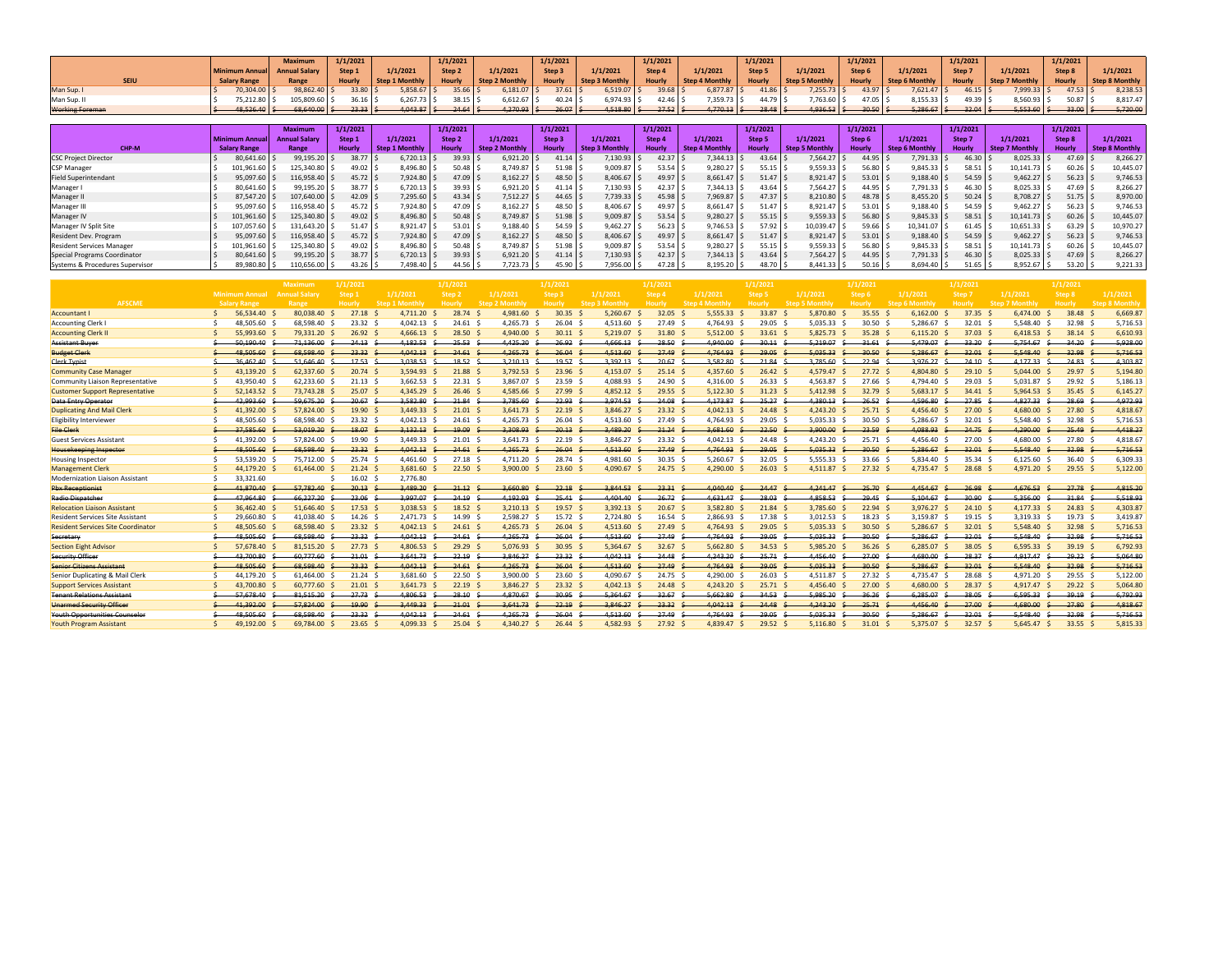|                                                   |                       | Maximum       | 1/1/2021 |                       | 1/1/2021 |                       | 1/1/2021          |                       | 1/1/2021    |                       | 1/1/2021              |                       | 1/1/2021     |                       | 1/1/2021          |                       | 1/1/2021   |                       |
|---------------------------------------------------|-----------------------|---------------|----------|-----------------------|----------|-----------------------|-------------------|-----------------------|-------------|-----------------------|-----------------------|-----------------------|--------------|-----------------------|-------------------|-----------------------|------------|-----------------------|
|                                                   | <b>Minimum Annual</b> | Annual Salary | Step 1   | 1/1/2021              | Step 2   | 1/1/2021              | Step <sub>3</sub> | 1/1/2021              | Step 4      | 1/1/2021              | Step 5                | 1/1/2021              | Step 6       | 1/1/2021              | Step <sub>7</sub> | 1/1/2021              | Step 8     | 1/1/2021              |
| <b>CHP A</b>                                      | <b>Salary Range</b>   | Range         | Hourly   | <b>Step 1 Monthly</b> | Hourly   | <b>Step 2 Monthly</b> | Hourly            | <b>Step 3 Monthly</b> | Hourly      | <b>Step 4 Monthly</b> | Hourly                | <b>Step 5 Monthly</b> | Hourly       | <b>Step 6 Monthly</b> | Hourly            | <b>Step 7 Monthly</b> | Hourly     | <b>Step 8 Monthly</b> |
| <b>Accounting Supervisor</b>                      | 82.888.00             | 114,441.60    | 39.85    | 6,907.33              | 41.85    | 7.254.00              | 43.94             | 7.616.27              | 46.13       | 7,995.87              | 48.45                 | 8,398.00              | 50.87        | 8.817.4               | 53.42             | 9,259.47              | 55.02      | 9,536.80              |
| <b>Administrative Analyst I</b>                   | 68.452.80             | 94.494.40     | 32.91    | 5.704.40              | 34.57    | 5.992.13              | 36.30             | 6,292.00              | 38.11       | 6.605.73              | 40.01                 | 6,935.0               | 42.00        | 7.280.00              | 44.10             | 7.644.00              | 45.43      | 7,874.53              |
| <b>Administrative Analyst II</b>                  | 78,478.40             | 108,284.80    | 37.73    | 6,539.87              | 39.60    | 6,864.00              | 41.58             | 7,207.20              | 43.66       | 7,567.73              | $45.85$ $\leq$        | 7,947.33              | $48.13$ \ \$ | 8,342.53              | 50.54             | 8,760.27              | 52.06      | 9,023.73              |
| Administrative Assistant                          | 61.276.80             | 84,593.60     | 29.46    | 5.106.40              | 30.93    | 5.361.20              | 32.49             | 5.631.60              | 34.10       | 5.910.67              | 35.80                 | 6,205.33              | $37.60$ :    | 6.517.33              | 39.48             | 6.843.20              | 40.67      | 7,049.47              |
| <b>Assistant Housing Manager</b>                  | 68,057.60             | 93,932.80     | 32.72    | 5,671.47              | 34.35    | 5.954.00              | 36.06             | 6,250.40              | 37.86       | 6,562.40              | 39.75                 | 6,890.00              | $41.75$ S    | 7.236.6               | $43.85$ \ 5       | 7,600.67              | 45.16      | 7,827.73              |
| Buyer                                             | 59.612.80             | 82,284.80     | 28.66    | 4,967.73              | 30.10    | 5,217.33              | 31.60             | 5.477.33              | 33.18       | 5,751.20              | 34.84                 | 6,038.93              | 36.57        | 6,338.80              | 38.41             | 6,657.73              | 39.56      | 6,857.07              |
| <b>Computer Education Training Spec.</b>          | 53,393.60             | 73,673.60     | 25.67    | 4.449.47              | 26.96    | 4,673.07              | 28.30             | 4,905.33              | 29.72       | 5,151.47              | $31.20$ S             | 5,408.00              | $32.76$ S    | 5,678.40              | $34.39$ $\leq$    | 5,960.93              | 35.42      | 6,139.47              |
| <b>Construction Project Assistant</b>             | 69.139.20             | 97.260.80     | 33.24    | 5.761.60              | 34.90    | 6.049.33              | 36.64             | 6,350.93              | 38.47       | 6,668.13              | 40.40                 | 7.002.6               | 42.42        | 7.352.80              | 44.54             | 7,720.27              | 46.76      | 8,105.07              |
| <b>Construction Project Manager</b>               | 82,888.00             | 114,441.60    | 39.85    | 6,907.33              | 41.85    | 7,254.00              | 43.94             | 7.616.27              | 46.13       | 7,995.87              | $48.45$ \ S           | 8,398.00              | $50.87$ \$   | 8,817.47              | $53.42$ \ 5       | 9,259.47              | 55.02      | 9,536.80              |
| Department Automation Coordinator                 | 76,377.60             | 105.414.40    | 36.72    | 6.364.80              | 38.55    | 6.682.00              | 40.48             | 7.016.53              | 42.51       | 7,368.40              | 44.63   :             | 7.735.87              | 46.87        | 8.124.13              | $49.20$ $\pm$     | 8.528.00              | 50.68      | 8,784.53              |
| <b>Environmental Coordinator</b>                  | 82,888.00             | 114,441.60    | 39.85    | 6,907.33              | 41.85    | 7,254.00              | 43.94             | 7,616.27              | $46.13$   5 | 7,995.87              | $48.45$ $\leq$        | 8,398.00              | 50.87        | 8,817.4               | $53.42$ S         | 9,259.47              | $55.02$ \$ | 9,536.80              |
| <b>Housing Inspector Supervisor</b>               | 64.812.80             | 89.440.00     | 31.16    | 5,401.07              | 32.72    | 5,671.47              | 34.34             | 5,952.27              | 6.06        | 6,250.40              | 17.86                 | 6,562.40              | 39.76        | 6.891.7               | 4.76              | 7,238.40              | 43.00      | 7,453.33              |
| Job Developer                                     | 58,864.00             | 81,244.80     | 28.30    | 4,905.33              | 29.73    | 5,153.20              | 31.21             | 5,409.7               | 32.77       | 5,680.13              | 34.40                 | 5,962.6               | $36.12$ \$   | 6,260.8               | 37.92             | 6,572.80              | 39.06      | 6,770.40              |
| Language Services Coordinator                     | 70,324.80             | 97,052.80     | 33.81    | 5,860.40              | 35.48    | 6,149.87              | 37.27             | 6,460.13              | 39.13       | 6.782.5               | 4.10                  | 7,124.00              | 43.15        | 7,479.33              | 45.30             | 7,852.00              | 46.66      | 8,087.73              |
| Network Technician                                | 58.864.00             | 81.244.80     | 28.30    | 4,905.33              | 29.73    | 5,153.20              | 31.21             | 5,409.73              | 32.77       | 5.680.1               | 34.40                 | 5.962.6               | 36.12        | 6,260.8               | 37.92             | 6.572.8               | 39.06      | 6,770.40              |
| Ombudsperson                                      | 73,798.40             | 101,940.80    | 35.48    | 6.149.87              | 37.27    | 6,460.13              | 39.13             | 6.782.53              | 41.09       | 7,122.27              | 43.14                 | 7.477.60              | 45.30        | 7,852.00              | 47.58             | 8.247.20              | 49.01      | 8,495.07              |
|                                                   |                       |               |          |                       |          |                       |                   |                       |             |                       |                       |                       |              |                       |                   |                       |            |                       |
| Quality Control and Customer Relations Supervisor | 64,334.40             | 88,816.00     | 30.93    | $5,361.20$ \$         | 32.48    | 5,629.87              | 34.11             | 5,912.40              | $35.81$ \$  | 6,207.07              | $37.60$ \$            | 6,517.33              | $39.48$ \$   | 6,843.20              | $41.46$ S         | 7,186.40              | $42.70$ \$ | 7,401.33              |
| <b>Quality Control Assistant</b>                  | 61,276.80             | 84,593.60     | 29.46    | 5,106.40              | 30.93    | 5,361.20              | 32.49             | 5,631.60              | 34.10       | 5,910.67              | 35.80                 | 6,205.33              | 37.60        | 6,517.33              | 39.48             | 6,843.20              | 40.67      | 7,049.47              |
| Security Supervisor                               | 53,393.60             | 73,673.60     | 25.67    | 4.449.47              | 26.96    | 4,673.07              | 28.30             | 4,905.33              | 29.72       | 5,151.47              | $31.20$ S             | 5,408.00              | $32.76$ \$   | 5,678.40              | 34.39             | 5,960.93              | 35.42      | 6,139.47              |
| Senior Accountant                                 | 70.491.20             | 97.281.60     | 33.89    | 5.874.27              | 35.58    | 6.167.20              | 37.36             | 6.475.73              | 39.22       | 6.798.13              | 41.17                 | 7.136.13              | 43.24        | 7.494.93              | $45.39$ $\pm$     | 7,867.60              | 46.77      | 8,106.80              |
| Senior Community Case Manager                     | 58,864.00             | 81,244.80     | 28.30    | 4,905.33              | 29.73    | 5,153.20              | 31.21             | 5,409.73              | 32.77       | 5,680.13              | $34.40$ S             | 5,962.67              | $36.12$ S    | 6,260.8               | 37.92             | 6,572.80              | 39.06      | 6,770.40              |
| Support Services Supervisor                       | 64.812.80             | 89,440.00     | 31.16    | 5.401.07              | 32.72    | 5.671.47              | 34.34             | 5.952.27              | 36.06       | 6.250.40              | $37.86$ $\frac{5}{5}$ | 6.562.40              | 39.76 S      | 6.891.7               | $41.76$ S         | 7,238.40              | 43.00      | 7,453.33              |

|                                  |    |               |    |                |             |               |                     |    | <b>Equivalent</b> |    |                          |
|----------------------------------|----|---------------|----|----------------|-------------|---------------|---------------------|----|-------------------|----|--------------------------|
|                                  |    |               |    |                |             |               | 2.5% Step 8         |    | (8 years of       |    |                          |
|                                  |    |               |    |                |             |               | <b>Equivalent</b>   |    | service or        |    | <b>Step 8 Equivalent</b> |
|                                  |    | 01/01/2021    |    | 01/01/2021     | 01/01/2021  |               | (8 years of service |    | more)             |    | (8 years of service      |
| <b>Building &amp; Trades</b>     |    | <b>Hourly</b> |    | <b>Monthly</b> | Annual      |               | or more) Hourly     |    | <b>Monthly</b>    |    | or more) Annual          |
| <b>Building Repairer</b>         | \$ | 27.55         | \$ | 4,775.33       | \$57,304.00 | \$            | 28.24               | \$ | 4,894.93          | \$ | 58,739.20                |
| Carpenter                        | \$ | 38.35         | \$ | 6,647.33       | \$79,768.00 | \$            | 39.31               | Ś  | 6,813.73          | \$ | 81,764.80                |
| Carpenter Crew Chief             | \$ | 39.74         | \$ | 6,888.27       | \$82,659.20 | \$            | 40.73               | Ś  | 7,059.87          | Ś  | 84,718.40                |
| <b>Cement Finisher</b>           | Ś  | 36.64         | \$ | 6,350.93       | \$76,211.20 | \$            | 37.56               | \$ | 6,510.40          | Ś  | 78,124.80                |
| Cement Finisher Crew Chief       | \$ | 38.03         | \$ | 6,591.87       | \$79,102.40 | \$            | 38.98               | \$ | 6,756.53          | \$ | 81,078.40                |
| Flectrician                      | \$ | 41.63         | \$ | 7,215.87       | \$86,590.40 | <sup>\$</sup> | 42.67               | \$ | 7,396.13          | Ś  | 88,753.60                |
| Electrician Crew Chief           | \$ | 43.06         | \$ | 7,463.73       | \$89,564.80 | \$            | 44.14               | \$ | 7,650.93          | Ś  | 91,811.20                |
| <b>Equipment Services Worker</b> | \$ | 27.54         | \$ | 4,773.60       | \$57,283.20 | \$            | 28.23               | \$ | 4,893.20          | \$ | 58,718.40                |
| Gardener Caretaker               | Ś  | 25.84         | Ś  | 4,478.93       | \$53,747.20 | \$            | 26.49               | Ś  | 4,591.60          | Ś  | 55,099.20                |
| Glazier                          | Ś  | 38.44         | \$ | 6,662.93       | \$79,955.20 | \$            | 39.40               | \$ | 6,829.33          | Ś  | 81,952.00                |
| <b>Heavy Equipment Operator</b>  | \$ | 31.02         | Ś  | 5,376.80       | \$64,521.60 | .s            | 31.80               | Ś. | 5,512.00          | Ś  | 66,144.00                |
| Irrigation & Lawn Sprinkler      | \$ | 36.54         | \$ | 6,333.60       | \$76,003.20 | \$            | 37.45               |    | \$6,491.33        | \$ | 77,896.00                |
| Laborer                          | Ś  | 35.93         | Ś  | 6,227.87       | \$74,734.40 | .s            | 36.83               | Ś. | 6.383.87          | Ś  | 76,606.40                |
| <b>Laborer Crew Chief</b>        | Ś  | 37.30         | Ś  | 6,465.33       | \$77,584.00 | Ś             | 38.23               | Ś  | 6,626.53          | Ś  | 79,518.40                |
| Linoleum and Soft Tile Layer     | Ś  | 37.99         | Ś  | 6,584.93       | \$79,019.20 | Ś             | 38.94               | Ś  | 6,749.60          | Ś  | 80,995.20                |
| Locksmith                        | \$ | 38.35         | \$ | 6,647.33       | \$79,768.00 | \$            | 39.31               | \$ | 6,813.73          | \$ | 81,764.80                |
| Maintenance Worker               | \$ | 16.81         | Ś  | 2,913.73       | \$34,964.80 | .s            | 17.23               | Ś. | 2,986.53          | Ś  | 35,838.40                |
| Maintenance Worker, 6 mos        | Ś  | 17.65         | Ś  | 3,059.33       | \$36,712.00 | \$            | 18.09               | \$ | 3,135.60          | Ś  | 37,627.20                |
| Painter                          | \$ | 36.87         | Ś  | 6.390.80       | \$76,689.60 | .s            | 37.79               | Ś. | 6,550.27          | Ś  | 78,603.20                |
| <b>Painter Crew Chief</b>        | \$ | 38.27         | Ś  | 6,633.47       | \$79,601.60 | Ś             | 39.23               | Ś  | 6.799.87          | Ś  | 81,598.40                |
| Pest Control Crew Chief          | \$ | 32.42         | \$ | 5,619.47       | \$67,433.60 | \$            | 33.23               | Ś. | 5,759.87          | \$ | 69,118.40                |
| Pest Control Operator            | Ś  | 31.02         | \$ | 5.376.80       | \$64,521.60 | Ś             | 31.80               | Ś  | 5,512.00          | Ś  | 66,144.00                |
| Plasterer                        | Ś  | 35.77         | Ś  | 6.200.13       | \$74,401.60 | Ŝ             | 36.66               | Ś  | 6,354.40          | Ś  | 76,252.80                |
| <b>Plasterer Crew Chief</b>      | \$ | 37.21         | \$ | 6,449.73       | \$77,396.80 | \$            | 38.14               | \$ | 6,610.93          | \$ | 79,331.20                |
| Plumber                          | \$ | 44.22         | Ś  | 7.664.80       | \$91,977.60 | .s            | 45.33               | Ś  | 7,857.20          | Ś  | 94,286.40                |
| <b>Plumber Crew Chief</b>        | \$ | 45.64         | \$ | 7.910.93       | \$94,931.20 | <sup>\$</sup> | 46.78               | \$ | 8,108.53          | Ś  | 97,302.40                |
| Pruning Crew Chief               | \$ | 30.97         | \$ | 5,368.13       | \$64,417.60 | \$            | 31.74               | \$ | 5,501.60          | \$ | 66,019.20                |
| Regional Senior Gardener II      | \$ | 31.02         | \$ | 5,376.80       | \$64,521.60 | <sup>\$</sup> | 31.80               |    | \$5,512.00        | Ś  | 66,144.00                |
| Residence Cleaner                | \$ | 21.00         | \$ | 3.640.00       | \$43,680.00 | .s            | 21.53               | Ś  | 3.731.87          | Ś  | 44,782.40                |
| Senior Equipment Mechanic        | \$ | 34.09         | \$ | 5,908.93       | \$70,907.20 | \$            | 34.94               | \$ | 6,056.27          | \$ | 72,675.20                |
| Senior Gardener                  | \$ | 27.70         | Ś  | 4.801.33       | \$57,616.00 | Ŝ             | 28.39               | Ś  | 4.920.93          | Ś  | 59.051.20                |
| <b>Senior Gardener II</b>        | \$ | 27.86         | \$ | 4,829.07       | \$57,948.80 | \$            | 28.56               | Ś  | 4,950.40          | Ś  | 59,404.80                |
| Senior Mower Repairer            | \$ | 34.09         | \$ | 5,908.93       | \$70,907.20 | \$            | 34.94               | \$ | 6,056.27          | Ś  | 72,675.20                |
| Senior Pest Control Operator     | \$ | 31.71         | \$ | 5,496.40       | \$65,956.80 | \$            | 32.50               |    | 5,633.33          | Ś  | 67,600.00                |
| <b>Spray Painter</b>             | \$ | 37.78         | \$ | 6,548.53       | \$78,582.40 | Ś             | 38.72               | Ś. | 6,711.47          | \$ | 80,537.60                |
| <b>Tile Setter</b>               | Ś  | 38.48         | Ś  | 6,669.87       | \$80,038.40 | Ś             | 39.44               | Ś  | 6,836.27          | Ś  | 82,035.20                |
| <b>Truck Operator</b>            | \$ | 29.54         | Ś  | 5.120.27       | \$61,443.20 | Ŝ             | 30.28               | Ś  | 5,248.53          | Ś  | 62.982.40                |
| Welder                           | Ś  | 40.54         | Ś  | 7,026.93       | \$84,323.20 | Ś             | 41.55               | \$ | 7,202.00          | Ś  | 86,424.00                |

| <b>COMPACTION PAY* @ 2%</b>                                                    |    |                                      |    |            |  |  |  |  |  |  |  |  |
|--------------------------------------------------------------------------------|----|--------------------------------------|----|------------|--|--|--|--|--|--|--|--|
| *Any indivudual who is routinely assigned to supervise subordinate staff shall |    |                                      |    |            |  |  |  |  |  |  |  |  |
| have a base salary that is at least 2% higher than the salary of those he/she  |    |                                      |    |            |  |  |  |  |  |  |  |  |
|                                                                                |    | <b>Minimum Annual Maximum Annual</b> |    |            |  |  |  |  |  |  |  |  |
| <b>Salary Range</b><br><b>Salary Range</b>                                     |    |                                      |    |            |  |  |  |  |  |  |  |  |
| Maint. Sup.                                                                    | Ś  | 71,710.08                            | Ś  | 109.180.00 |  |  |  |  |  |  |  |  |
| <b>Field Superintendant</b>                                                    | Ś  | 96.995.55                            | Ś  | 109.180.00 |  |  |  |  |  |  |  |  |
| Manager I                                                                      | Ś  | 82.254.63                            | Ś  | 109.180.00 |  |  |  |  |  |  |  |  |
| Manager II                                                                     | Ś  | 89.298.14                            | Ś  | 109,180.00 |  |  |  |  |  |  |  |  |
| Manager III                                                                    | Ś  | 96.999.60                            | Ś  | 109.180.00 |  |  |  |  |  |  |  |  |
| Manager IV                                                                     | Ś  | 104.000.83                           | Ś  | 117.420.00 |  |  |  |  |  |  |  |  |
| Manager IV Split                                                               | Ś  | 109.198.75                           | Ś  | 117.420.00 |  |  |  |  |  |  |  |  |
| Special Program Coordinator                                                    | \$ | 82.254.43                            | Ś  | 112.270.00 |  |  |  |  |  |  |  |  |
| Administrative Assistant                                                       | Ś  | 62.502.34                            | ۱s | 63.860.00  |  |  |  |  |  |  |  |  |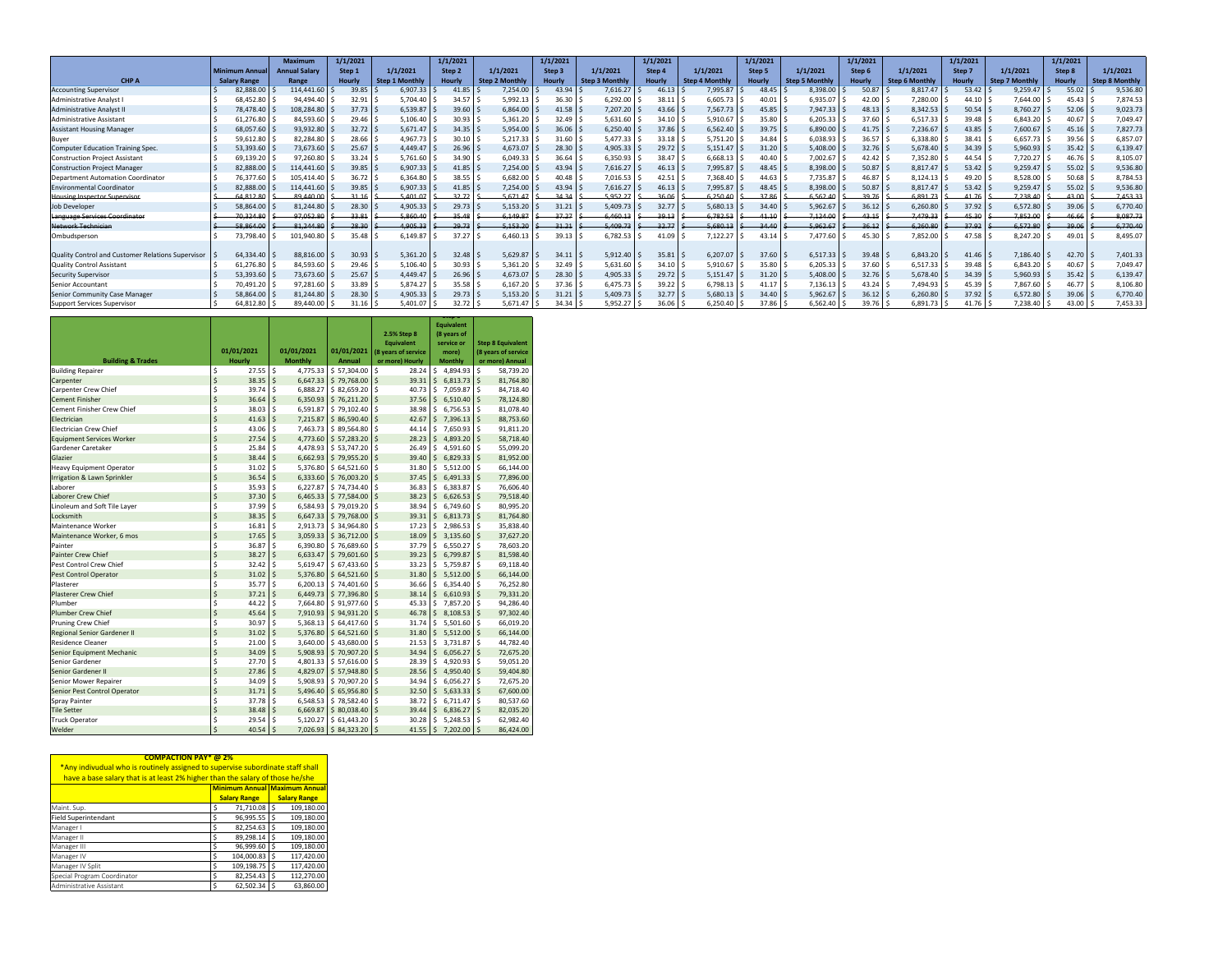| Assistant Housing Manager | 69.418.76 S | 84.460.00 |
|---------------------------|-------------|-----------|
| Senior Accountant         | 71.901.02   | 83.430.00 |